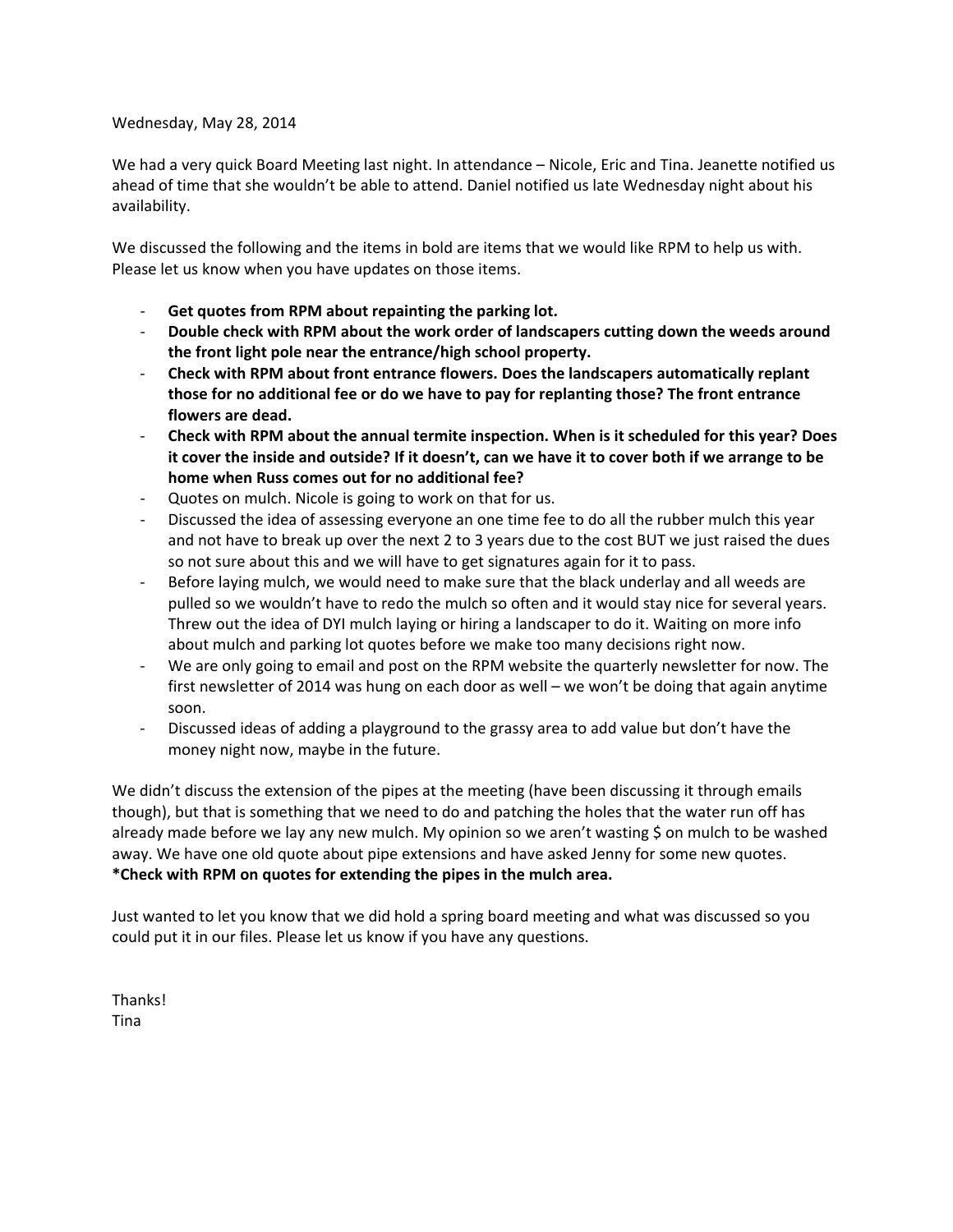# **Vineyards HOA Board Meeting – 22 September 2014**

Meeting was called to order at 6:44 pm by president, Daniel Kimbril

#### **Members present:**

Tina Foster Daniel Kimbril Nicole Lambert (via Skype) Ruffin O'Neal Eric Reifschneider

#### **Members not present:**

Jeanette Darden (emailed prior to the meeting to notify)

# **Rocky Property Management (RPM) present:**

Chelsey Bennett

#### **Violations Hearings**

- No one with a violation was present. Only one called before the meeting to discuss violation.
- Discussed and APPROVED \$100 initial fine for not being present or not discussing violation prior to the hearing meetings
- RPM will update the Regs to state the \$100 initial fine
- For current violations (all screens), they will be accessed a \$25 fine each day after the initial 5 day grace period following the meeting

# **Review of Reports**

- RPM is going to check on the units with the window A/C as they aren't currently listed in the violation warnings
- RPM will update the Regs to state NO WINDOW A/C UNITS ALLOWED

#### **Old Business**

- **Downspouts**
	- Will address again in spring 2015

#### **New Business**

- **Communication**
	- Everyone to respond to emails at all times.
- **Insurance**
	- RPM will update website to include a document about Townhome Neighborhoods (definition, common areas & unit insurance/maintenance)
	- Include info at the Annual Meeting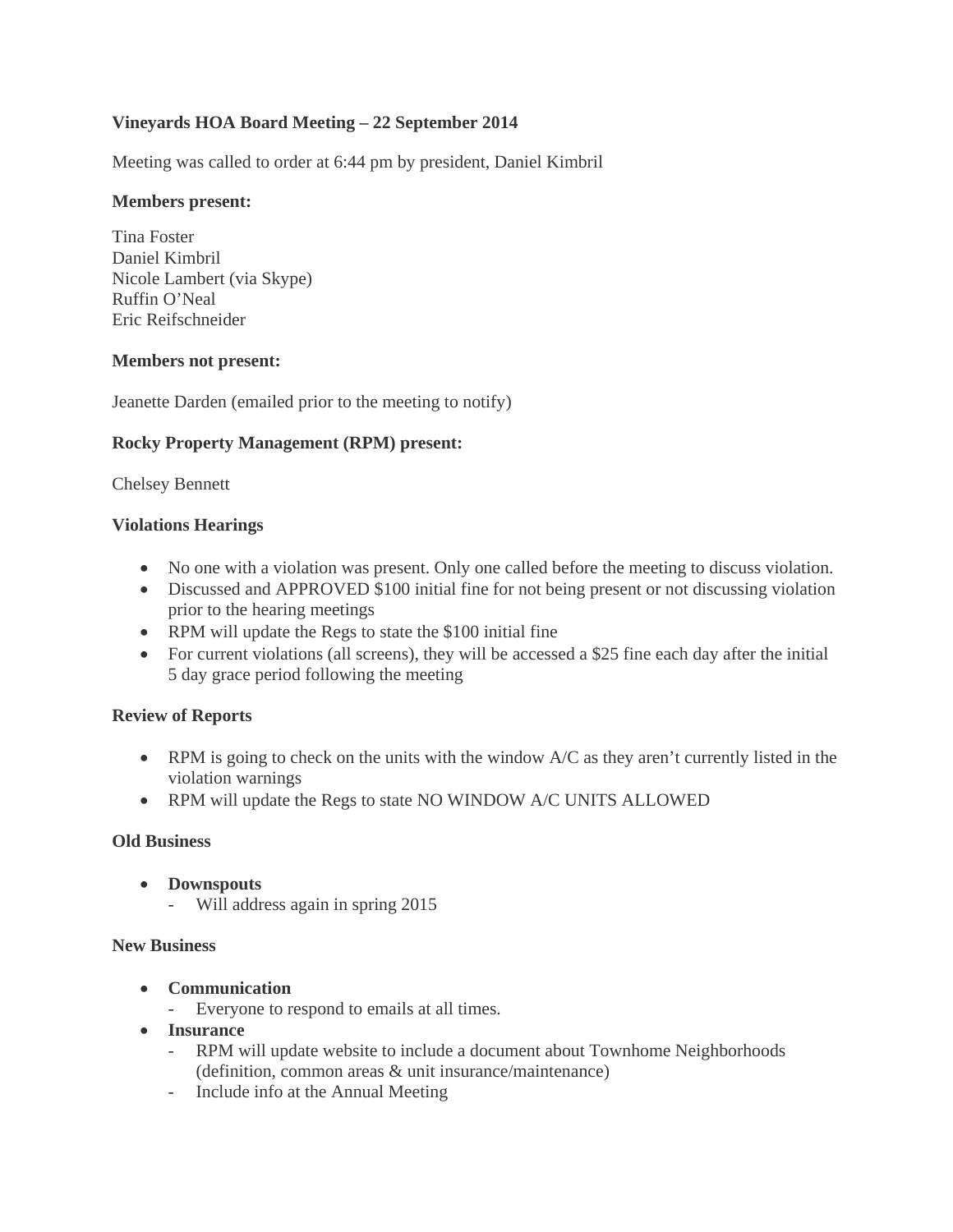- Also make note again about it in the next Newsletter

### **Annual Meeting**

- Tentative Date is November 10th at 6:30 pm. RPM is looking for location and then will notify us via email.
- Next Violations Hearing will be right before the Annual Meeting at 6 pm
- RPM will email current board members regarding the meeting for budget approval and etc so we won't have to hold another meeting before the Annual Meeting
- RPM is checking into the board member terms as we expect some have expired. If expired, positions will be up so the current members need to 'run' again or will need to inquire about new members at the Annual Meeting

#### **Open Discussions**

- Next newsletter idea – Drive Over Speed Bumps, Not Around Them

Meeting adjourned at 7:43 pm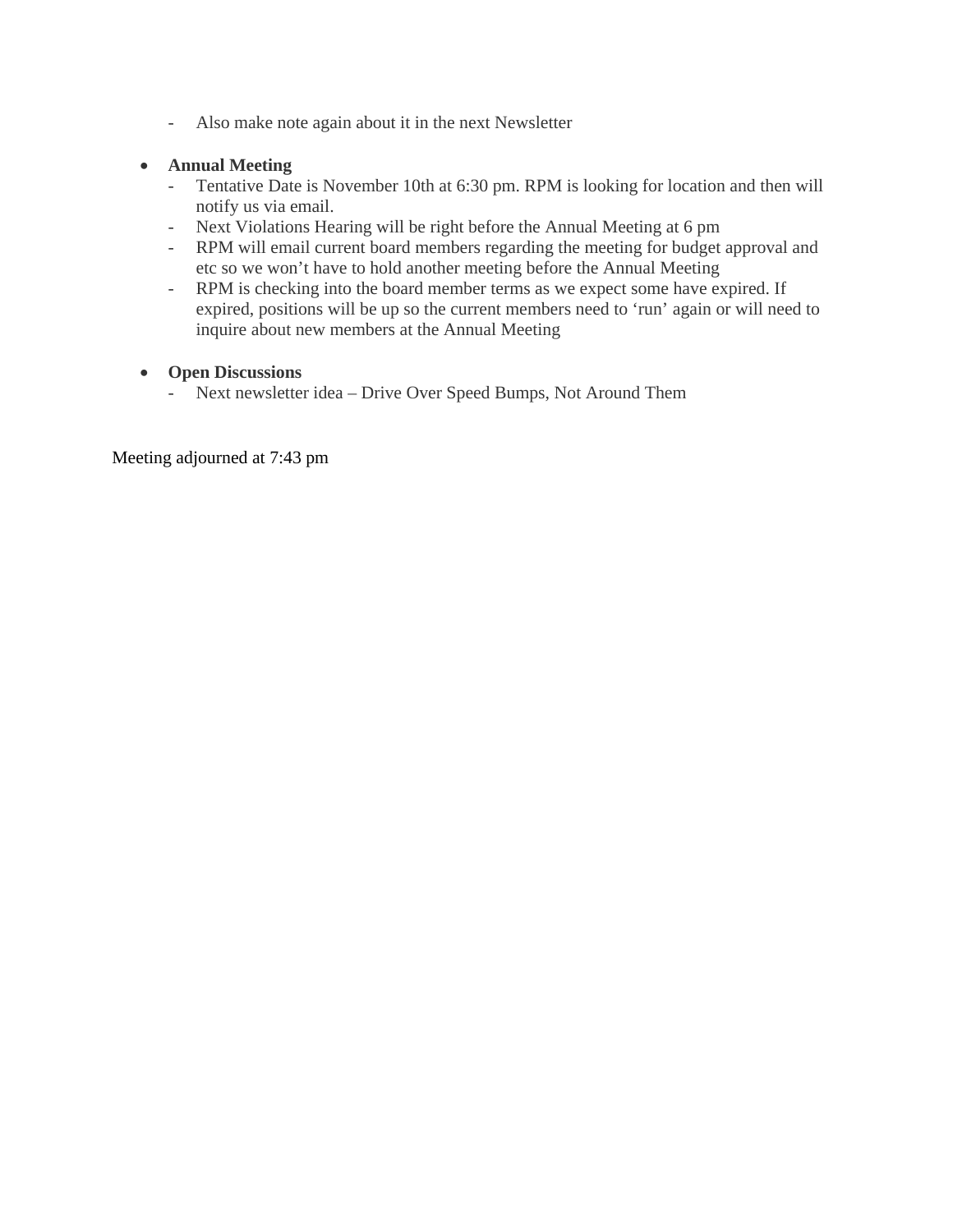# **Vineyards HOA Annual Meeting – 9 December 2014**

Meeting was called to order at 6:40 pm by Daniel Kimbril, Vineyard President.

# **HOA Board Members present:**

Eric Reifschneider Daniel Kimbril Ruffin O'Neal

# **HOA Board Members not present:**

Troy Worthington Nicole Lambert Tina Foster (notified Board Members and RPM)

# **Russell Property Management (RPM) present:**

Chelsey Bennett

# **Approved Previous meeting Minutes**

# **Reviewed Reports**

- Asked about legal Fee being negative in November
- Asked about parking lights only being on at night so that power usage kept low
- talked about the balances that show because of fines and sending letters to those that the fines needed to be paid ( )
- asked what is going on with closing sale was in May. (Chelsey replied saying hasn't changed hands yet)
- Spoke about all the screen violations and hoses and they are a result of the walk thru done in October. letters were sent to correct
- Asked RPM to get GUC to come fix the lights that are out

# **Discussion of Financial Status and Budget of HOA:**

- Discussed a reserve study cost and benefit. It was decided to just get an estimate on the costs of the major repairs (Roof, Fences, redoing parking lot, mulching) and then estimating life left ourselves and setting a budget.
- Daniel will price shop insurance to see if he can get it cheaper
- Discussed the budget and made a few minor changes. taking out gutter cleaning and bumping up legal fees to better reflect current year
- Have budgeted to pressure wash every building and doing half of the buildings mulch in 2015 and doing the other half in 2016.

# **New Business**

- Talked about the Ant problem and asking landscapers to keep a bag on the mower and throw some on the mounds
- We discussed the rule in the regulation that a board member can't miss more than 3 consecutive meetings or will be removed
- Discussed and was provided the new rules and regs that have the new changes that we been discussing the past few meetings (hoses, AC, Hearing no shows and fine, termite inspections). The new rules will be posted on the RPM website and changes highlighted for a short period of time.

# **Officer Election**

 **Daniel was voted president**; **Ruffin was voted Vice President Troy was voted Secretary**; **Eric was voted Treasurer**

# **Meeting adjourned at 8:35pm**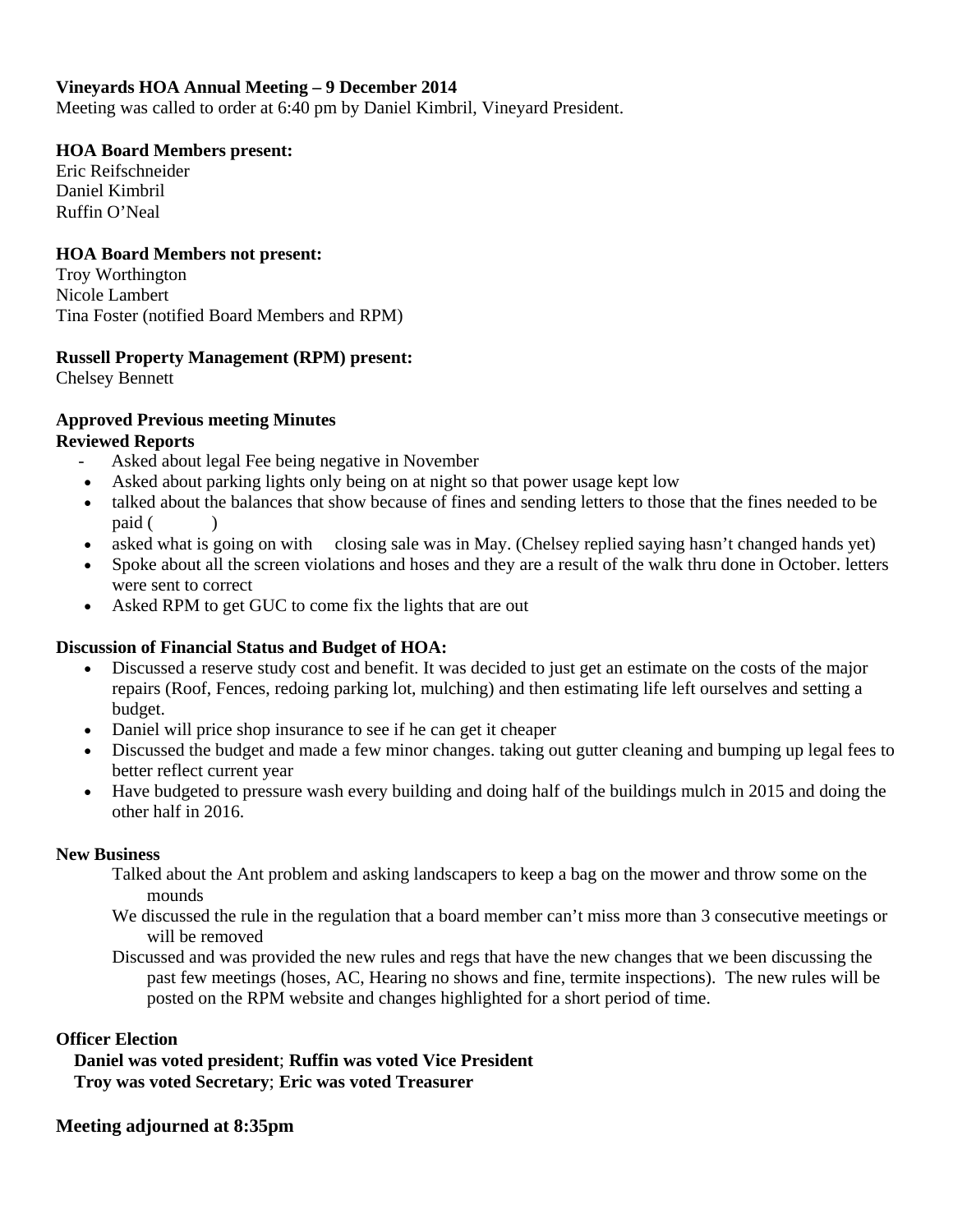Vineyards HOA Board Meeting March 23, 2015

Meeting was called to order by President, Daniel Kimbril. Quorum was established with 4 out of 5 Board members present.

Violation hearing for 2385-12 (noise complaint) – Board decided to not asses a fine and to consider this a warning to the owner/resident.

Minutes from December 9, 2014 meeting were reviewed and approved.

Meeting reports were reviewed (Balance, Profit & Loss, Delinquents, Violations, and Work Orders). Board decided to write off the balances on  $(5162.42)$  and  $(53391.85)$  due to bank foreclosures.

Board discussed options for downspouts. Ruffin to test a few options and report back to Board at next meeting.

Pressure washing of all buildings approved – half to be completed in April the other half to be completed in June or July.

Board approved to hire a new pest/termite vendor. Otho's Pest Management effective start date May 1, 2015.

Next Meeting July 20, 2015 at RPM.

Meeting adjourned.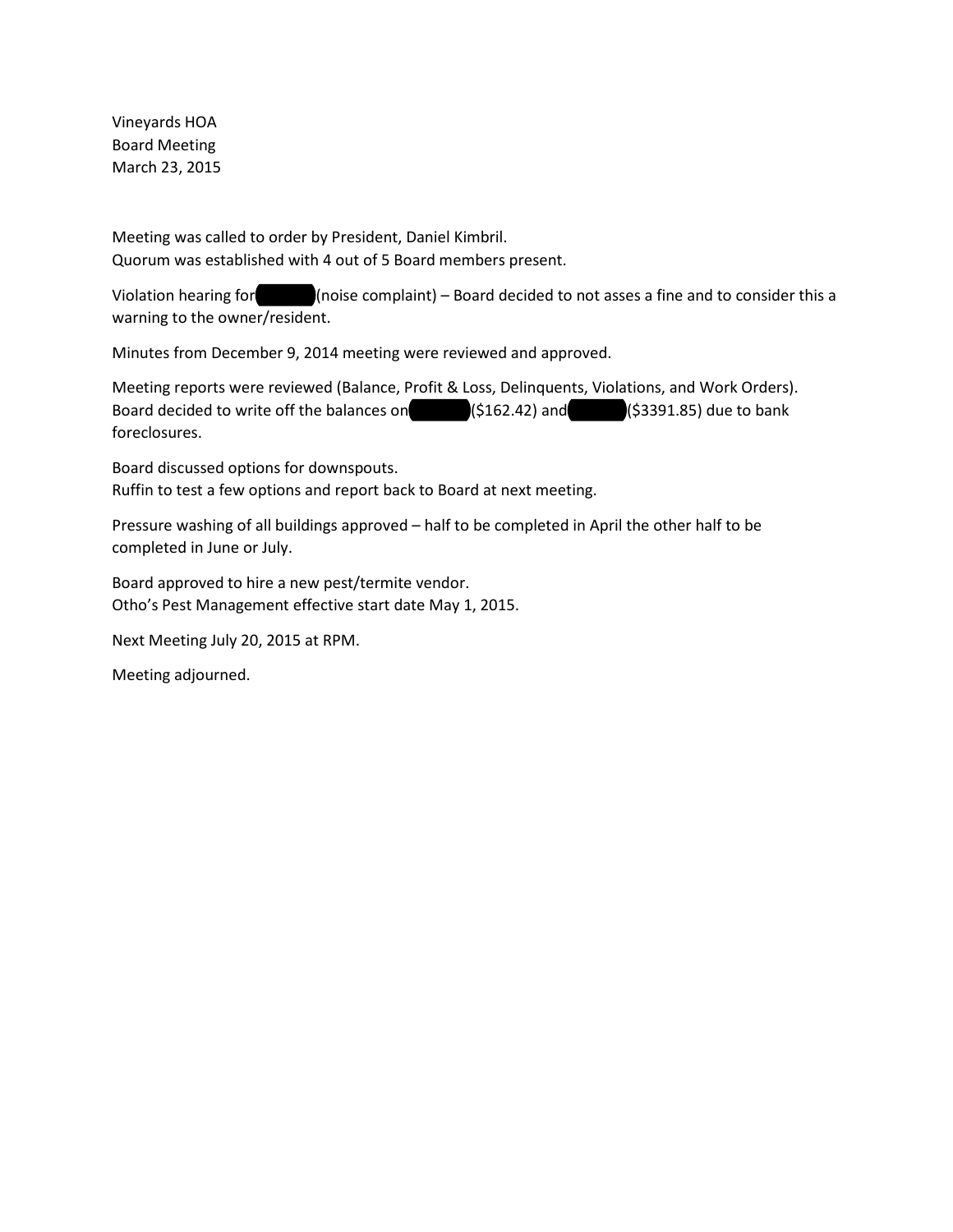Vineyards HOA Board Meeting August 11, 2015

Meeting was called to order by President, Daniel Kimbril. Quorum was established with 4 out of 5 Board members present.

Meeting reports were reviewed (Balance, Profit & Loss, Delinquents, Violations, and Work Orders). Board reviewed fine removal request from owner of **2300** Board agreed to lower fines to \$200 is paid within 60 days based on duration of violation.

Board reviewed ongoing violation of third vehicle parking in visitor and agreed to monitor.

Board discussed options for downspouts.

Ruffin reported findings of tests. Board decided that plastic splash guards are the best option - approved for RPM to order and install one per unit.

Pine straw on hold until after all downspouts are installed.

To aid with the stray cat population, Daniel Kimbril agreed to work with GPD Animal Control to check cat traps during a two week period (dates to be determined).

Board discussed a few items to include in 2016 budget (including but not limited to painting front doors and shutter, dumpster repairs/paint, landscaping).

WAC to remove all dead/failing bushes throughout property.

Next Board meeting currently scheduled for October 19, 2015 at 6:00.

Meeting adjourned.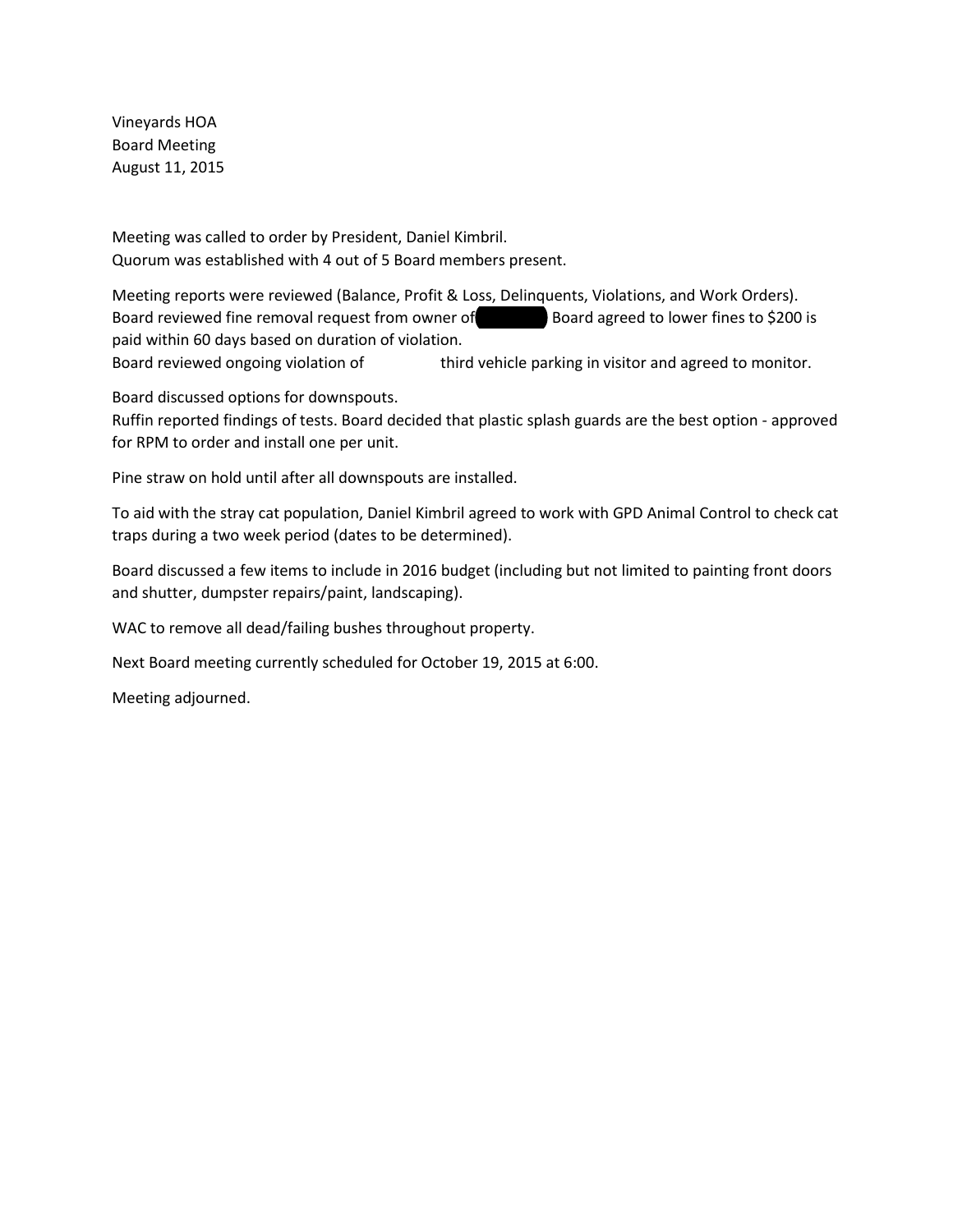# Vineyards Homeowners Association Board Meeting Monday, October 19, 2015 6:00pm

- I. Meeting called to order by Daniel Kimbril, President
- II. Members Present: Eric Reifschneider Daniel Kimbril Ruffin O'Neil Troy Worthington Also present, Chelsey Bennett, Russell Property Management
- III. Minutes approved.
- IV. Business

Quorum discussed.

Discussed lowering the fines for **Lindsay for torn screen.** Decided to lower the total amount owed to \$500.00 (22% of previous fine/penalty fees \$1350.00, and \$258 legal fees).

Decided to lower the fine from \$25/day, to \$100/month for future incidents. Hearing letter will remain the 3rd month. \$100 fine for not attending the hearing. Decided that IF we adjust or lower by 22%, plus legal fees for all future incidents.

# V. Old Business<br>a. **Fin**

- a.  $\blacksquare$  Fines (see above)<br>b. Downspouts
- **Downspouts**

Received 50, rest on order, but backordered. Waiting for the rest. Pine straw

Decided to wait to do all the pine straw at the same time.

c. Stray Cats

Waiting until November 1, for information from Animal Control.

# VI. New Business

- a. Budget Review
	- Voted to foreclose on
- b. Annual Meeting Tuesday, November 17, 6:00, Christ's Church
- c. Member Terms Ruffin will be on the ballot.
- VII. Meeting Adjourned at 8:00pm.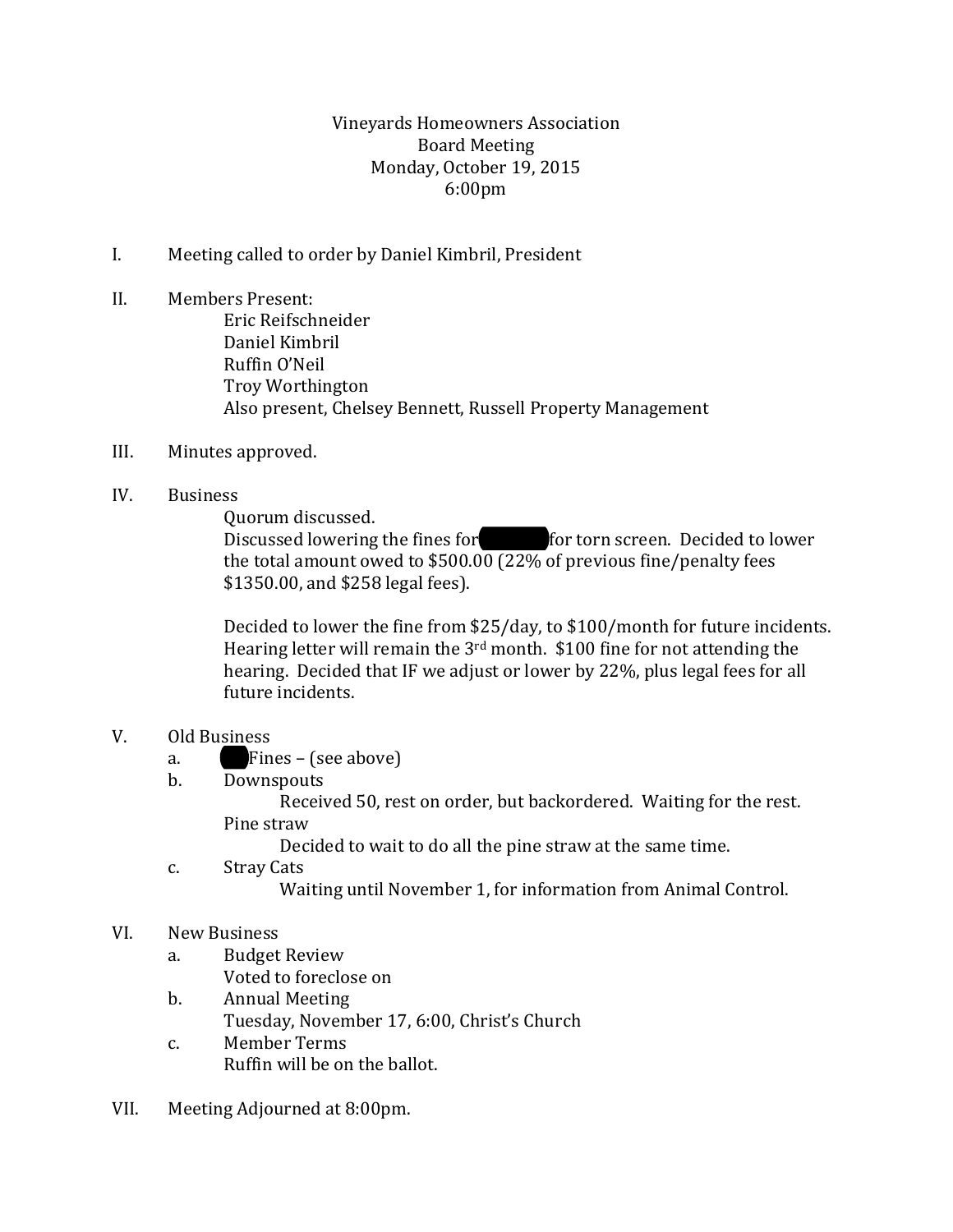# Vineyards Homeowners Association Board Meeting Thursday, January 28, 2016 6:00pm

- I. Meeting called to order by Eric Reifschneider
- II. Members Present: Eric Reifschneider Ruffin O'Neil Troy Worthington Also present, Chelsey Bennett and Rocky Russell, R.P.M.
- III. Minutes approved.
- IV. Business

-Discussed the issue about visitors' parking places being used for personal vehicles and work vehicles. Decided to not change the rules/bylaws. If it continues, they will be subject to be towed. Also, the semi trucks and other oversized commercial vehicles that are parking in the front will be towed if they continue to park.

-Decided to notify that they will be fined in 30 days if screens are not repaired.

-Decided to check to see if Dish is still in place. If it is...\$100 fine, and monthly fines will begin to accrue.<br>-Decided to fine \$100 initial/\$

- -Decided to fine **2008** \\$100 initial/\$100 per month.<br>23100 initial/\$100 per month.
- $$100$  initial/ $$100$  per month.<br>ose on and

-Decided/voted to foreclose on

-Decided/voted to write off balance on

- -Decided to ask Bryan Smith Landscaping to price match Creech Landscaping. -wait 30 days after we hear back to vote.
- -Decided to have Enhancement Solutions begin putting mulch out.
- -Meetings Next meeting will be May 26.
- V. Old Business
	- a. Issues with cats too much trouble and cost with Animal Control.<br>b. Dumnsters voted to fix all dumnsters, using money saved on mul
	- b. Dumpsters voted to fix all dumpsters, using money saved on mulch.
- VI. New Business
	- a. Met with driver of the Ericson truck and explained that he has to follow the bylaws. He is currently using neighbors' parking place with permission.
	- b. Will be putting 2 signs for "No Parking" in the front area.<br>c. Will be putting a sign in the front of the neighborhood ab
	- Will be putting a sign in the front of the neighborhood about illegal dumping in dumpsters.
- VII. Meeting Adjourned at 7:30pm.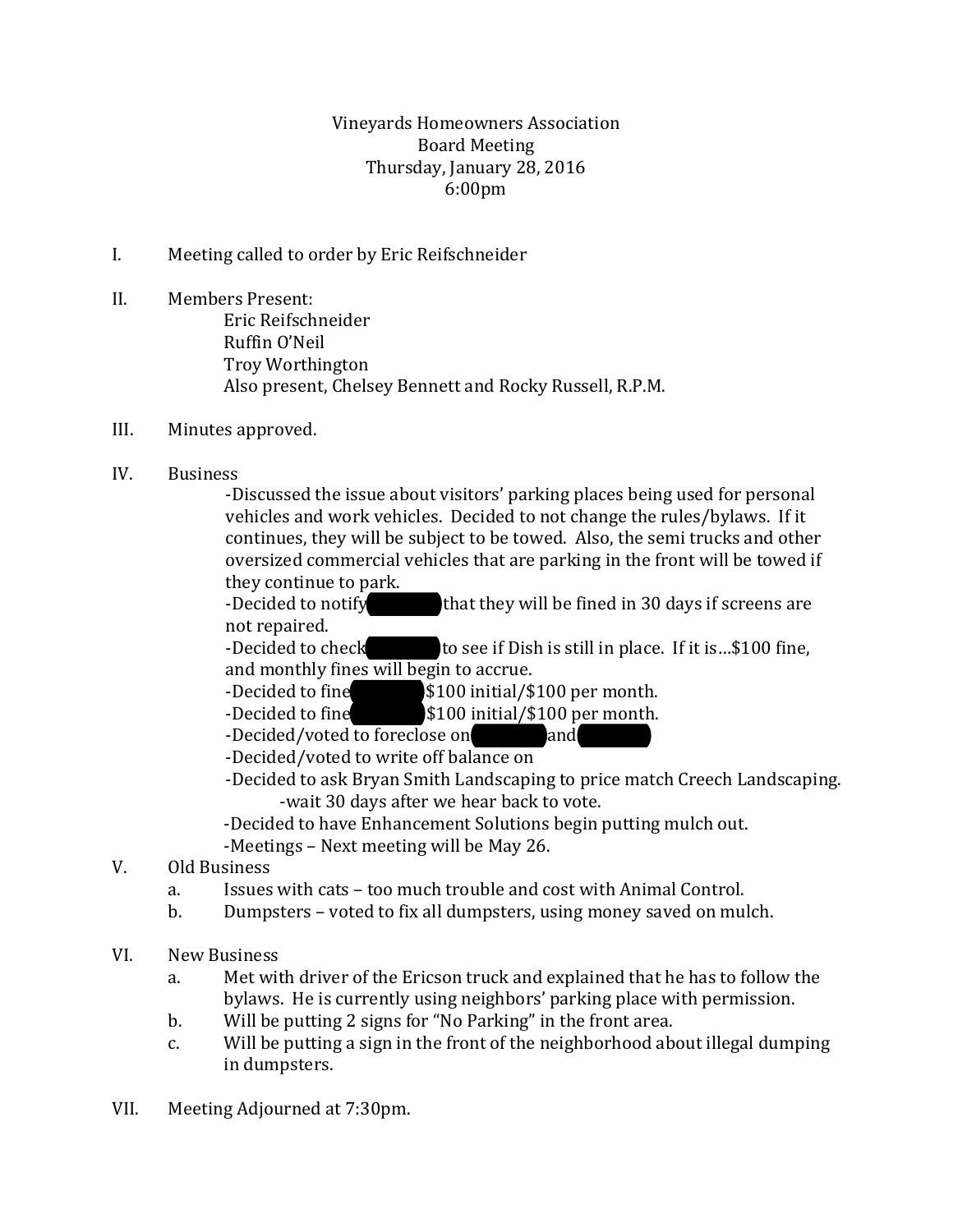# Vineyards Homeowners Association Board Meeting Thursday, May 19, 2016 6:00pm

- I. Meeting called to order by Eric Reifschneider
- II. Members Present: Eric Reifschneider Troy Worthington Raymond Gaskins Daniel Kimbrell Also present, Chelsey Bennett, R.P.M.
- III. Minutes approved.
- IV. Business

-Decided to fine  $$100$  initial and begin their countdown.

- -Decided to continue monitoring payments from
	- -decided to contact to remind to continue with payment plan and notify owner that if payment is missed, the board will move forward with foreclosure.
- -Discussed the HOA Rules & Regulations
	- General Regulations
	- (3) …in a hose reel/storage, and not mounted on the

building/structure

(7) – satellite dish exception

(10) – drop the rule about no sidewalk chalk

(15) – misspelling and add wording about fines for breaking rule Architectural Control

- (1) change "treatment" to "blinds"
- (6) end should be worded that they should look the same

(8) – add, "at no additional cost to the owner"

(9) – add about the Association does not provide service for any areas Parking

(first paragraph) – switch "no notice given" to beginning of paragraph. Last paragraph – change fine information to "\$100 initial fine, and \$100 per month"

- V. Old Business None
- VI. New Business None
- VII. Meeting Adjourned at 7:30pm.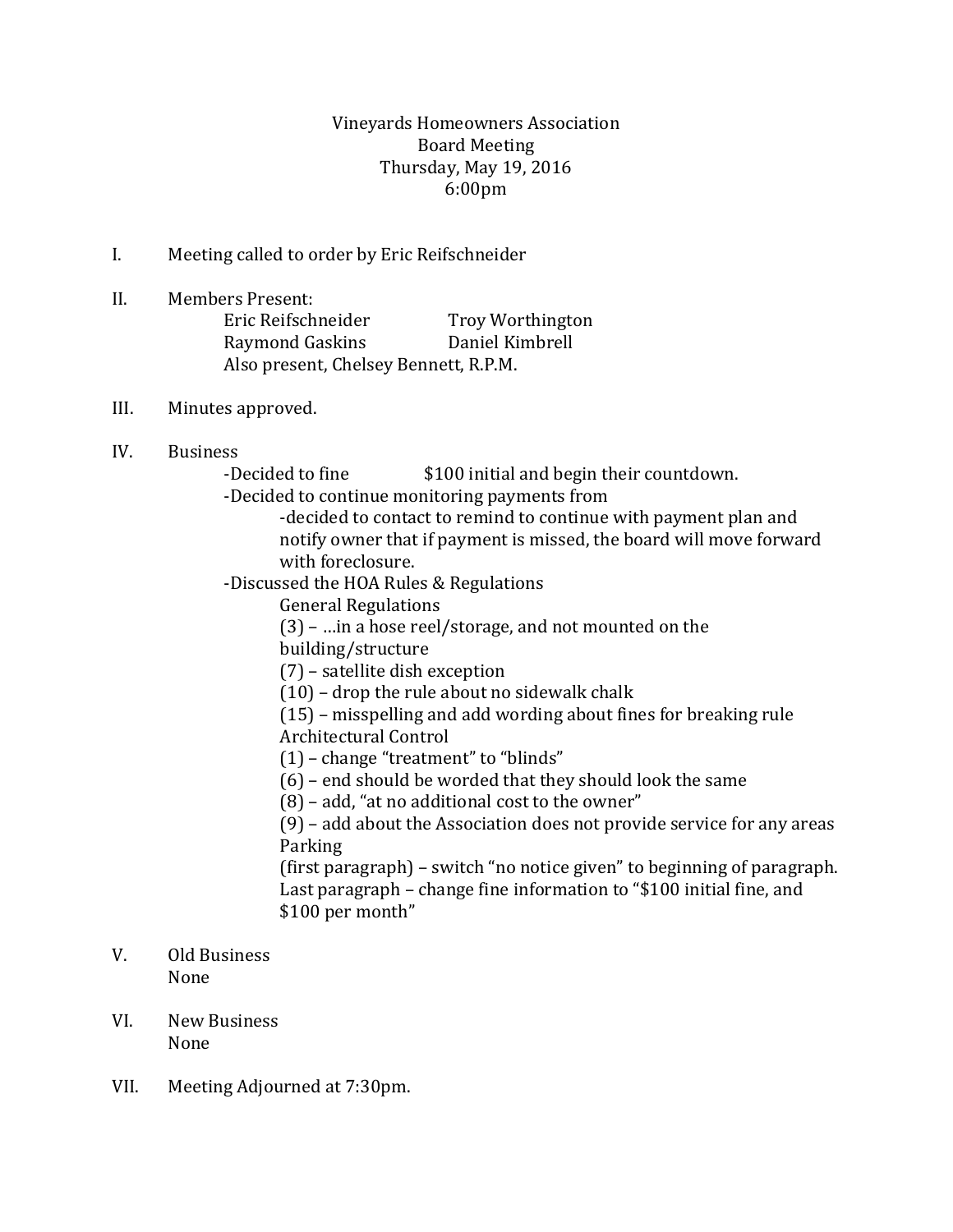# Vineyards Homeowners Association Board Meeting Thursday, September 22, 2016 6:00pm

- I. Meeting called to order by Eric Reifschneider
- II. Members Present: Eric Reifschneider Troy Worthington Raymond Gaskins Daniel Kimbrill Ruffin O'Neil Also present, Chelsey Bennett, R.P.M.
- III. Minutes approved.
- IV. Business 2017 Budget discussed and approved.
- V. Old Business None

# VI. New Business

Decided to have annual meeting Thursday, November 9, at 6:00 at Christ's Church. Parking stickers discussed for violations. Cost is \$30.00 for 50 stickers. Decided to assign \$100 fine and \$100 per month fine for

VII. Meeting Adjourned at 6:45pm.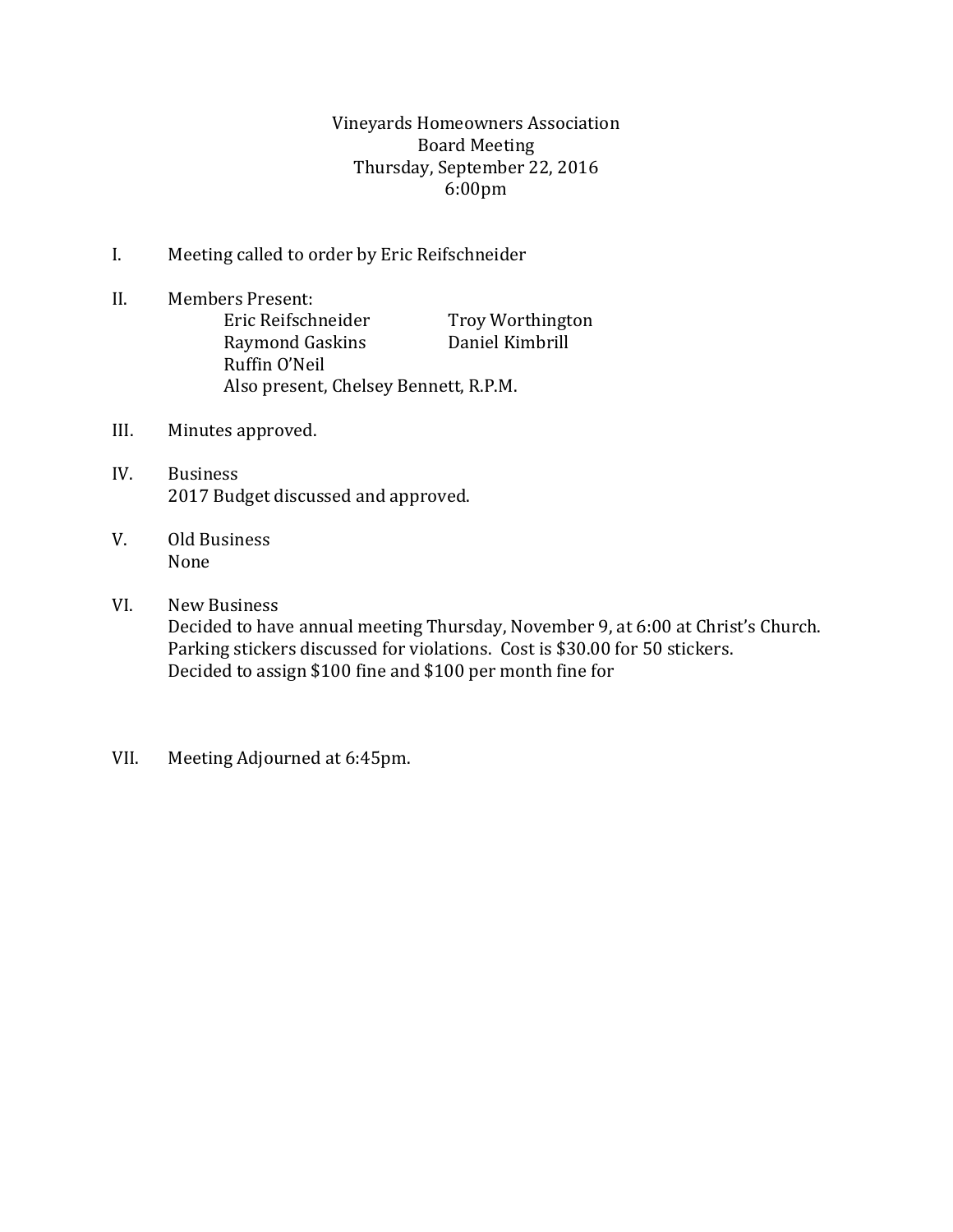#### **Vineyards Homeowners Association**

Board Meeting Tuesday, January 25, 2017 6:00pm

- I. Meeting called to order by Chelsey Bennett
- II. Members Present: Troy Worthington Raymond Gaskins Ruffin O'Neil Also present, Chelsey Bennett, R.P.M.
- III. Minutes approved.
- IV. Business

Discussed the removal and replacement of bushes. Discussed and decided to fine (\$100/month) for water hoses being kept outside in the bushes. Discussed and decided to proceed with foreclosure on (\$784.00) Discussed and decided to get two more bids for pressure washing buildings only. Discussed parking violation stickers and regulations.

- V. Old Business None
- VI. New Business Businesses and local groups are leaving solicitation fliers on doors and mailboxes. -Chelsey was notified, and will look into.
- VII. Meeting Adjourned at 6:55pm.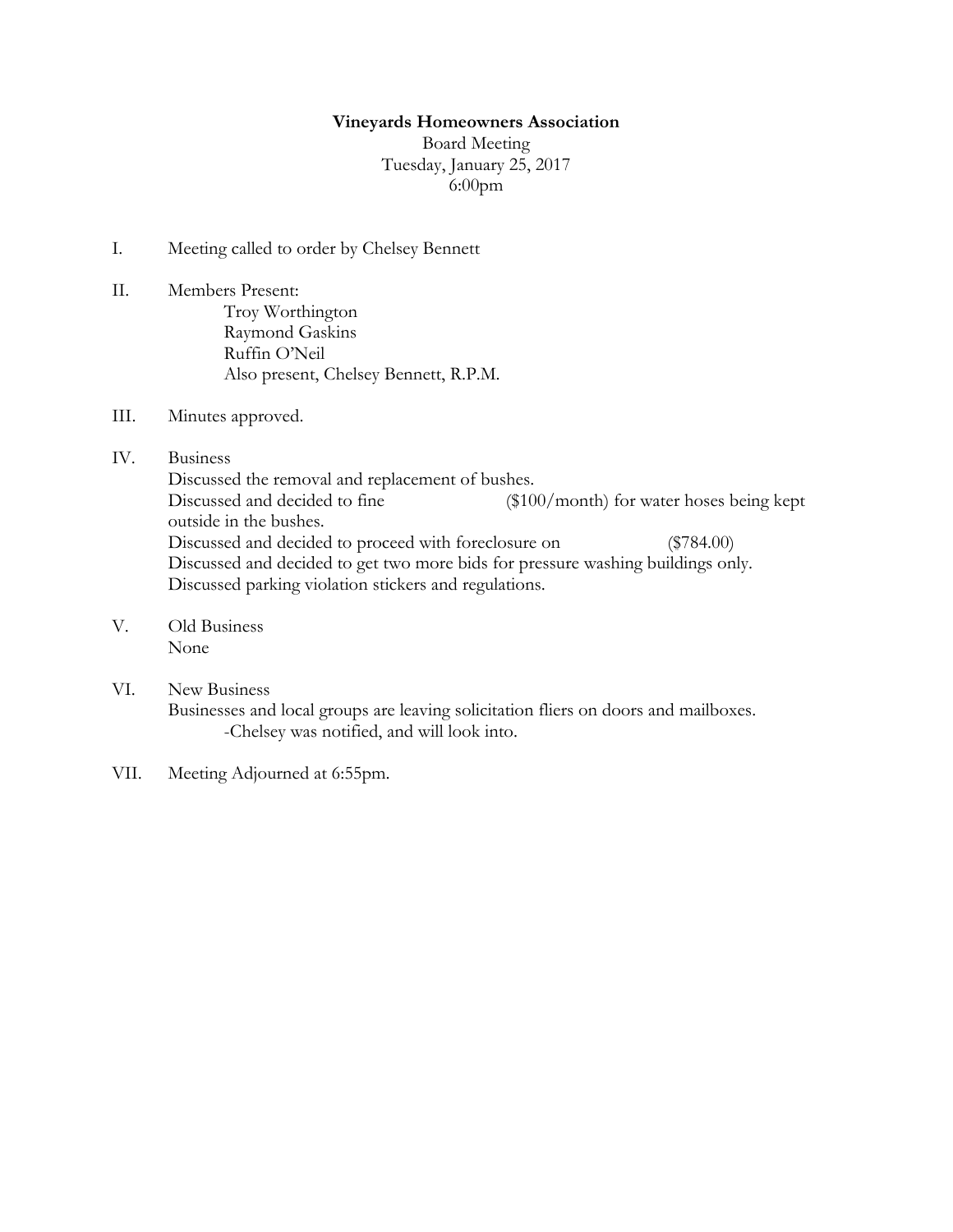Vineyards Townhomes HOA Board Meeting Wednesday, May 17, 2017 6:00 pm

Meeting called to order by Daniel Kimbril. Quorum was established with 3 of 5 members present.

Members Present: Daniel Kimbril Eric Reifschneider Ruffin O'Neal

Violations hearings were held for the following units:

regarding- overgrown vegetation within patio; Board voted to not assess fines based on pending foreclosure

regarding – damaged screen on front of unit; Board voted to allow a 30-day extension before assessing fines as owner reported in progress

regarding – grill stored outside of patio by AC handler; Board voted to assess an initial fine of \$100 as well as a monthly \$100 fine until the violation is corrected

Minutes from January 25, 2017 Board meeting were reviewed and approved as submitted.

Clean Team was approved to complete the pressure washing of all buildings' exterior. Coastal Docs was approved to clean out gutters and downspouts, as well as blow off roofs as needed throughout the property.

Board requested additional bids for shrub replacements – 59‐72 shrubs total, 3‐gallon soft touch hollies.

Board requested additional bids for upcoming insurance renewal – current policy through Nationwide.

Board would like to seek out bids for fence replacement throughout the Association. Depending on cost this may be a maintenance item for 2018.

Meeting adjourned.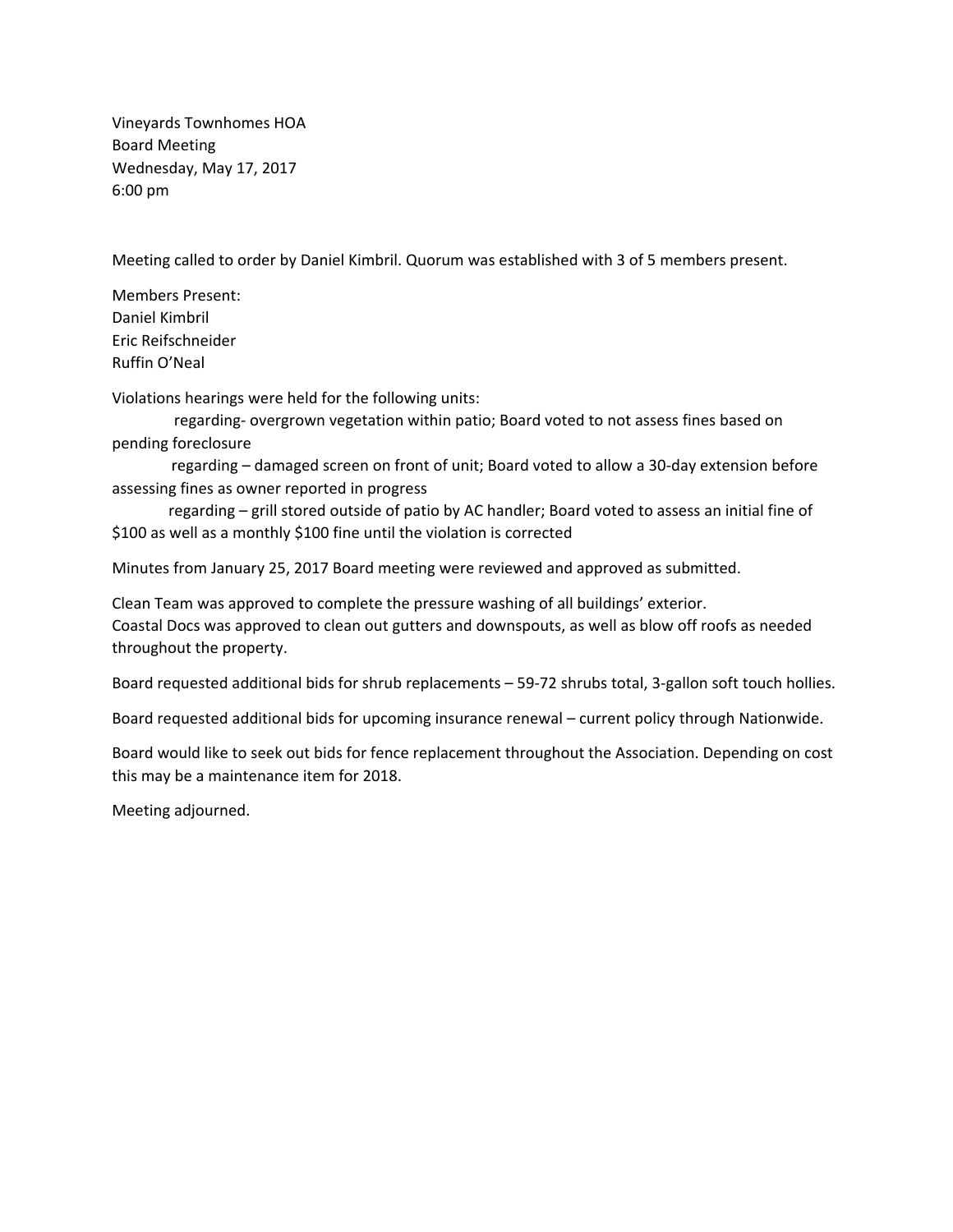Vineyards HOA Board of Directors Meeting Minutes Wednesday, May 16, 2018

Meeting was called to order. Quorum was established with 3 of the 5 Directors present. Those in attendance included: Chelsey Bennett (RPM), Raymond Gaskins, Eric Reifschneider, and Ruffin O'Neal. Also in attendance was Roberta Kulka, owner of 2305 A5, for observation only.

Officers were voted on and elected as follows: President – Daniel Kimbril Vice President - Eric Reifschneider Treasurer – Ruffin O'Neal Secretary – Troy Worthington

No violation hearings were held.

Minutes from August 16, 2017 meeting were not submitted prior to the meeting. These will be reviewed and approved at the next schedule meeting. Meeting was not held on January 31, 2018 due to lack of quorum.

Financial reports as of 4.30.18 were reviewed.

Board members reviewed estimates for fence replacements. Wood replacement is estimated around \$283,650 property wide; vinyl replacement is estimated around \$366,575 property wide. Estimates do not include labor/materials charges for removing and replacing utilities or satellite dishes. Board decided to hold off on replacements until a later date and will review new estimates as needed in the future. Individual fence repairs will still be covered through the HOA as reported during inspections or by owners/residents.

Roof replacement is currently estimated at \$1275-1300 per unit. Board members and RPM will keep an eye on the amount of reported roof leaks to determine when replacements should begin. Buildings were built between 2004 and 2005.

Slate Painting was approved to paint all front doors (2 coats) for \$35 per door. Shutters are not to be painted at this time.

Dumpster repairs were approved for \$1560.00

Mulch application was approved to be completed by Enhancement Solutions at \$4,290.00

Board discussed the possibility of having sod installed along flower bed edges where landscapers have cut back where trimming. Decision was made to hold off on this project at this time.

In response to a suggestion at the annual meeting, Board reviewed the option of "rewarding" those who submit violators, such as leaving trash outside of the dumpster. Board decided this would not be a good policy for the sake of community as it could create conflict and tension among residents.

Insurance policy through Nationwide was voted on to renew as of 6.26.18 for a lowered price of \$1,033.00.

Meeting adjourned.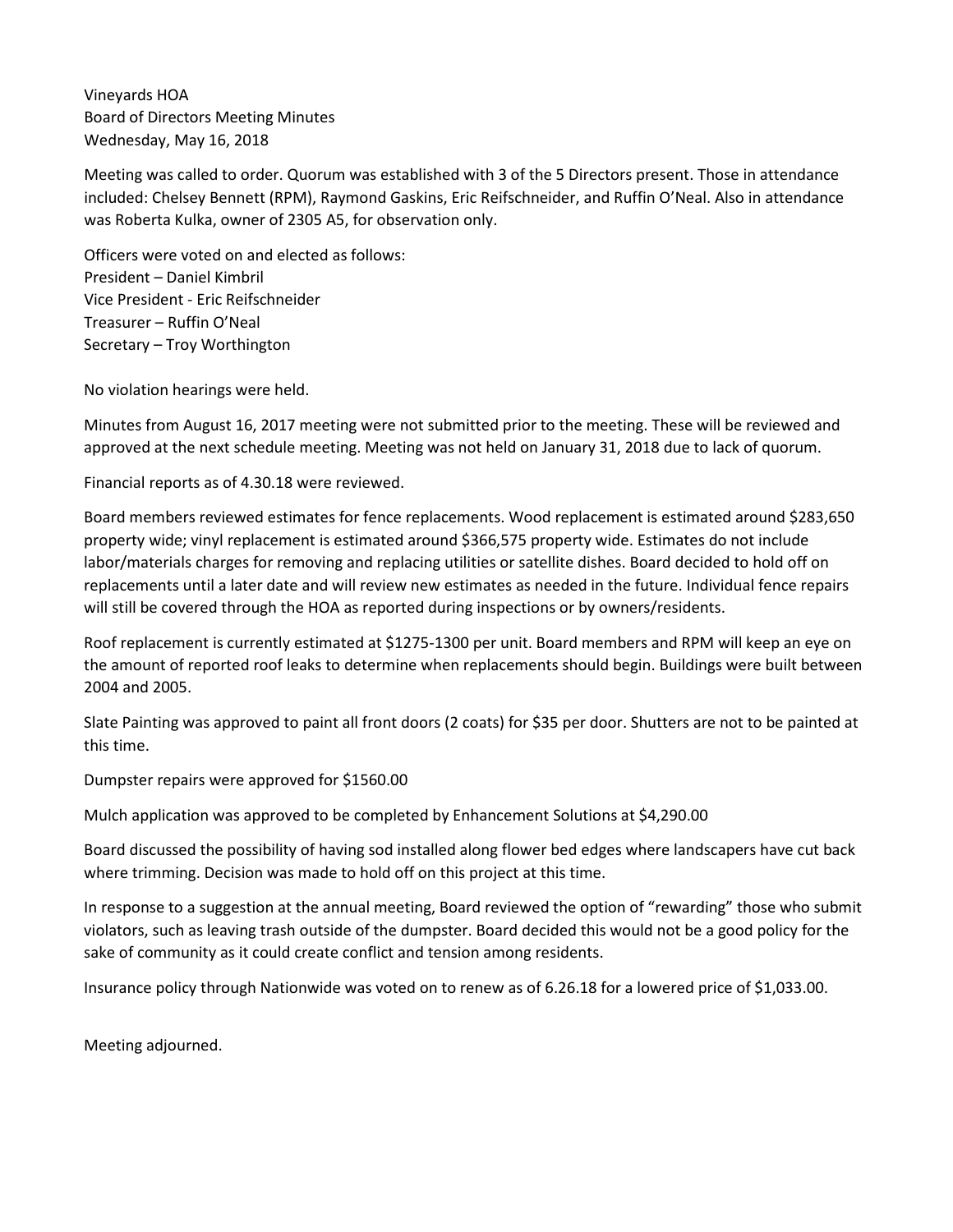August 29, 2018

**In attendance:** Eric Reifschneider **Absent: Raymond Gaskins** Troy Worthington Ruffin O'Neal Daniel Kimbril Chelsey Bennett - RPM

**OPENED:** 6:00pm Eric made motion to accept minutes  $-2<sup>nd</sup>$  by Ruffin – passed

# **OLD BUSINESS**

Discussed raising late fees other than interest.

annual meeting, as long as there is quorum

Discussed current/most recent financial report

Landscaping

- mulch
- Enhancement Solutions not communicating
- Motion to have Bryan Smith complete the job if another attempt to contact is not made/job completed.
	- o Seconded, voted/passed.

Landscaping contract

- taking bids currently (going to review the bids via email for January 1 start date)

Discussed Hearing for with damaged window screens and blinds

- \$100 monthly fine each (\$200 total)

# **NEW BUSINESS**

Discussed time/location/agenda for annual HOA meeting and voting.

- Decided to meet November 7, 2018 @ 6:30pm, at Christ's Church.
- Discussed requirements for board members
	- o Attendance requirements
	- o Participation in voting
	- o Maintaining personal accounts (monthly dues/fines) in good standing

# **MEETING ADJOURNED** at 7:30pm.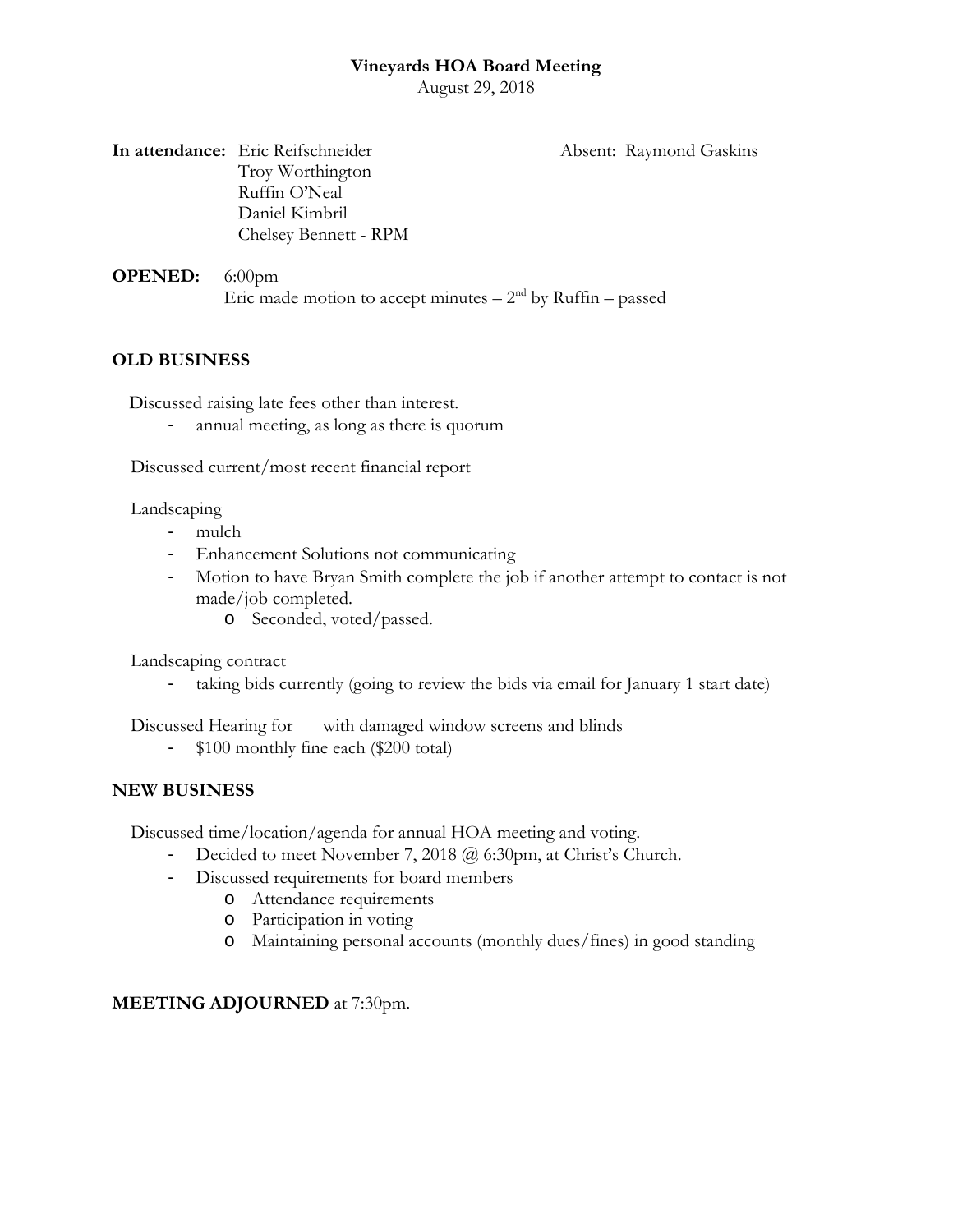January 16, 2019

**In attendance:** Eric Reifschneider **Absent: Raymond Gaskins** Troy Worthington Daniel Kimbril Chelsey Bennett – RPM Ruffin O'Neal (phone)

**OPENED:** 6:00pm Eric made motion to accept minutes  $-2<sup>nd</sup>$  by Troy – passed

# **OLD BUSINESS**

Discussed board member officer elections.

- Eric made motion for Troy to be nominated for President.
	- o Motion passed.
- Troy agreed to continue keeping minutes at each meeting.
- Discussed asking Raymond to resign from the board based on inactivity on votes, as well as non-payment of dues.
	- o Decided to have Troy email Raymond

Discussed previous minutes. Eric made motion to approve. 2<sup>nd</sup> by Daniel. Passed. Discussed current/most recent financial report.

- Building maintenance
	- o Discussed making roof repairs a separate line item.

**Delinquents** 

- : demand letter and foreclosure process has begun.
- Discussed the process for foreclosure due to non-paid fees/fines.
	- o Decided to start at 3 months….then vote once foreclosure step.
	- : discussed the repair costs for window that had holes drilled and caused rot.
		- o Discussed setting a time frame for repair costs to be paid.

Landscaping contract

- Work not being done properly by Bryan Smith, and he will not respond to anyone other than Rocky personally.
- Discussed other companies. Elite, WB Denton, US Lawns, and WAC landscaping.
	- o Discussed paying Bryan Smith less money unless work improves.
	- o Discussed sub-contracting out the pruning and reducing Smith's contract.
		- Decided to get Bryan to give estimate  $w/$  out pruning.
		- Decided to get estimates for other companies to do pruning.
		- Decided to get estimates for others to pick trash up.
		- Decided to have Rocky contact Bryan Smith about issues.

Discussed Hearing for with damaged window screens and blinds

- One violation is still present. Screen missing for nearly a year.
	- o Decided to offer to reduce fine by 50% if all violations are corrected by Feb 16.
	- o All fines stay until violations are corrected.

Hurricane Repairs

- Discussed/Decided to have HOA cover the costs of the repairs if costs are \$500 or less.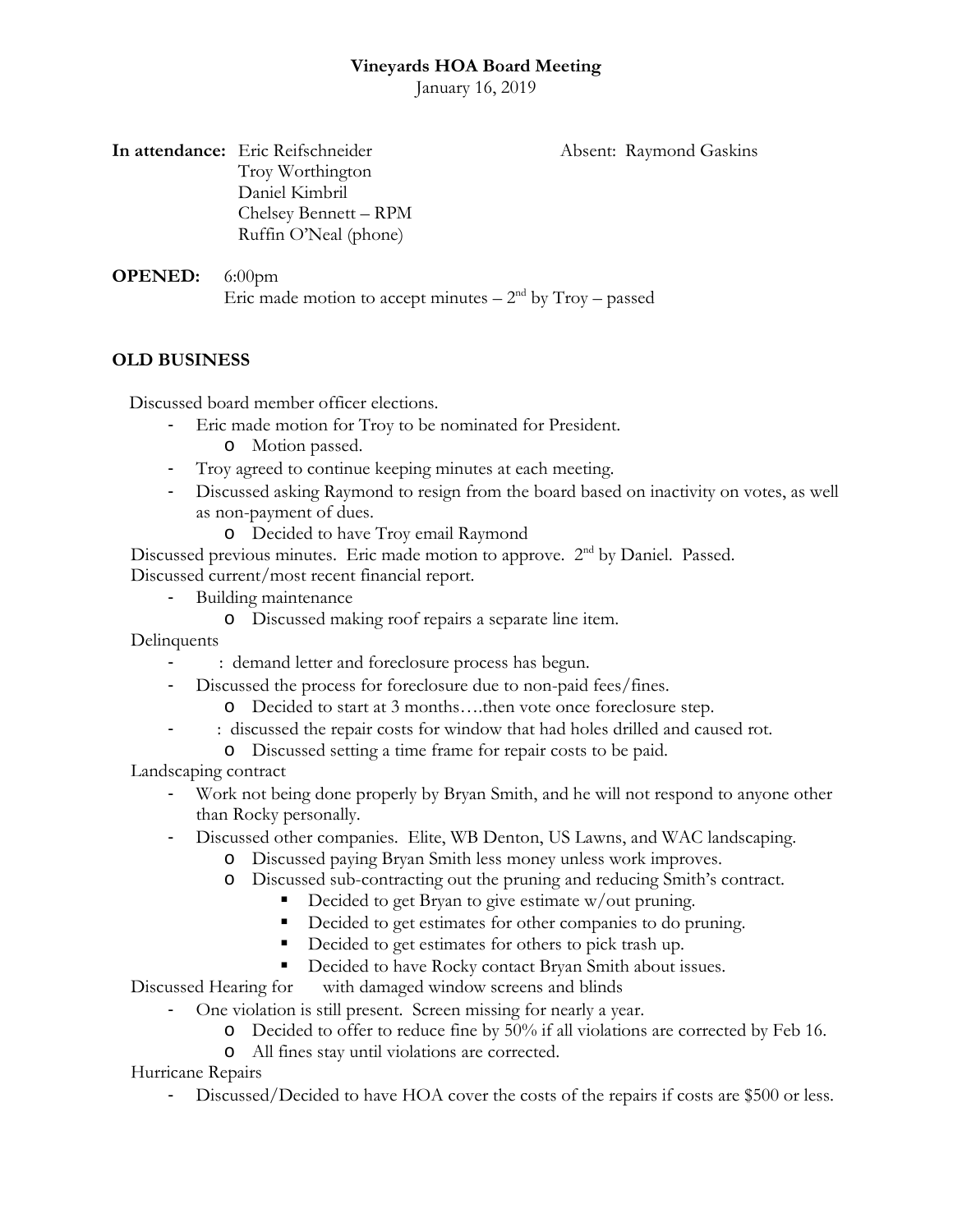Bus Stop Issues

- Discussed getting an estimate for plexi-glass roof for mailbox area.
- Discussed getting estimate for a bus stop "shelter" near the entrance to the front. Speed Bumps
	- Decided to not add any more.

Pest Control

- Discussed pest control contracts/estimates.
- Decided to get more estimates, but keep Ortho's until further estimates are gathered. Reading Bio's at meeting
- Discussed being more prepared prior to the meeting for potential board members. Pressure Washing
	- Discussed/Decided to get more estimates and contact Coastal Docks.

# **NEW BUSINESS**

Discussed time/location HOA board meeting.

- Decided to meet April 24  $@$  6:00pm, at RPM office.

# **MEETING ADJOURNED** at 7:30pm.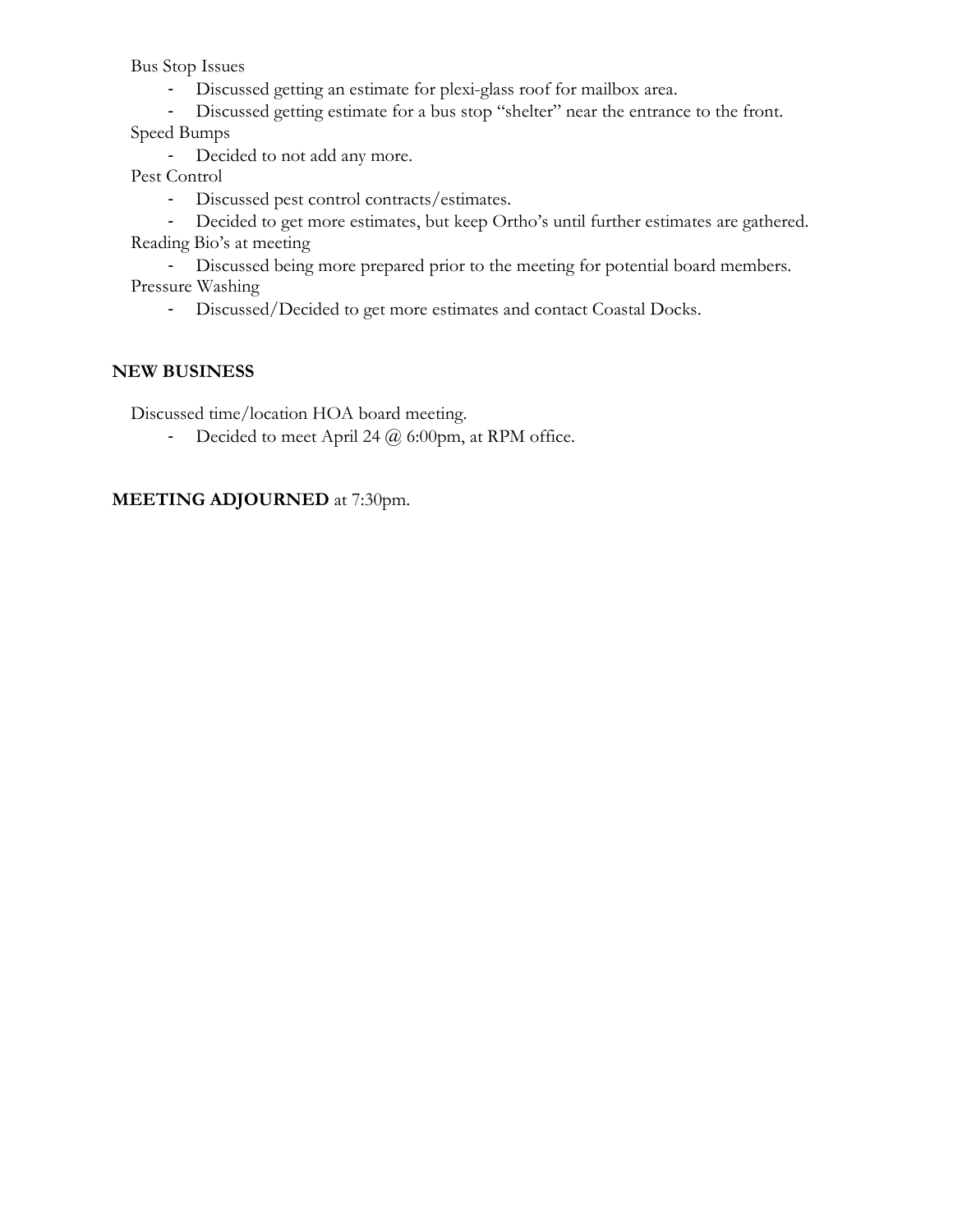April 24, 2019

**In attendance:** Eric Reifschneider Absent: Raymond Gaskins Troy Worthington Daniel Kimbril Ruffin O'Neal Chelsey Bennett – RPM

**OPENED:** 6:00pm Eric made motion to accept minutes  $-2<sup>nd</sup>$  by Troy – passed

# **OLD BUSINESS**

Discussed and met with owner about storage building and it being painted green to match doors

- board discussed the changes and agreed to allow to keep the changes
- board also agreed to have newsletter remind all owners that any and all changes to exterior of units and patio areas must have board approval PRIOR to changes.

Decided to start fines on May 8 for Unit \_\_\_\_, if not fixed/corrected.

Board members discussed and agreed to ask Raymond to resign, based on inactivity.

- : Agreed to allow send letter asking them not to add anything further.
- : Agreed to replace.

# **NEW BUSINESS**

Landscaping contract

- Troy made motion; Eric seconded: Board voted to change to Greentech  $\omega$  \$1,770/mth.

Pressure Washing

- Eric made motion; Troy seconded: Board voted to use Clean Team @ \$3,800

Roof over mailboxes

- Chelsey is continuing to work w/ city to get permits/costs.

# Fire Ants

- Check with Othos & Greentech

Newsletter to be sent out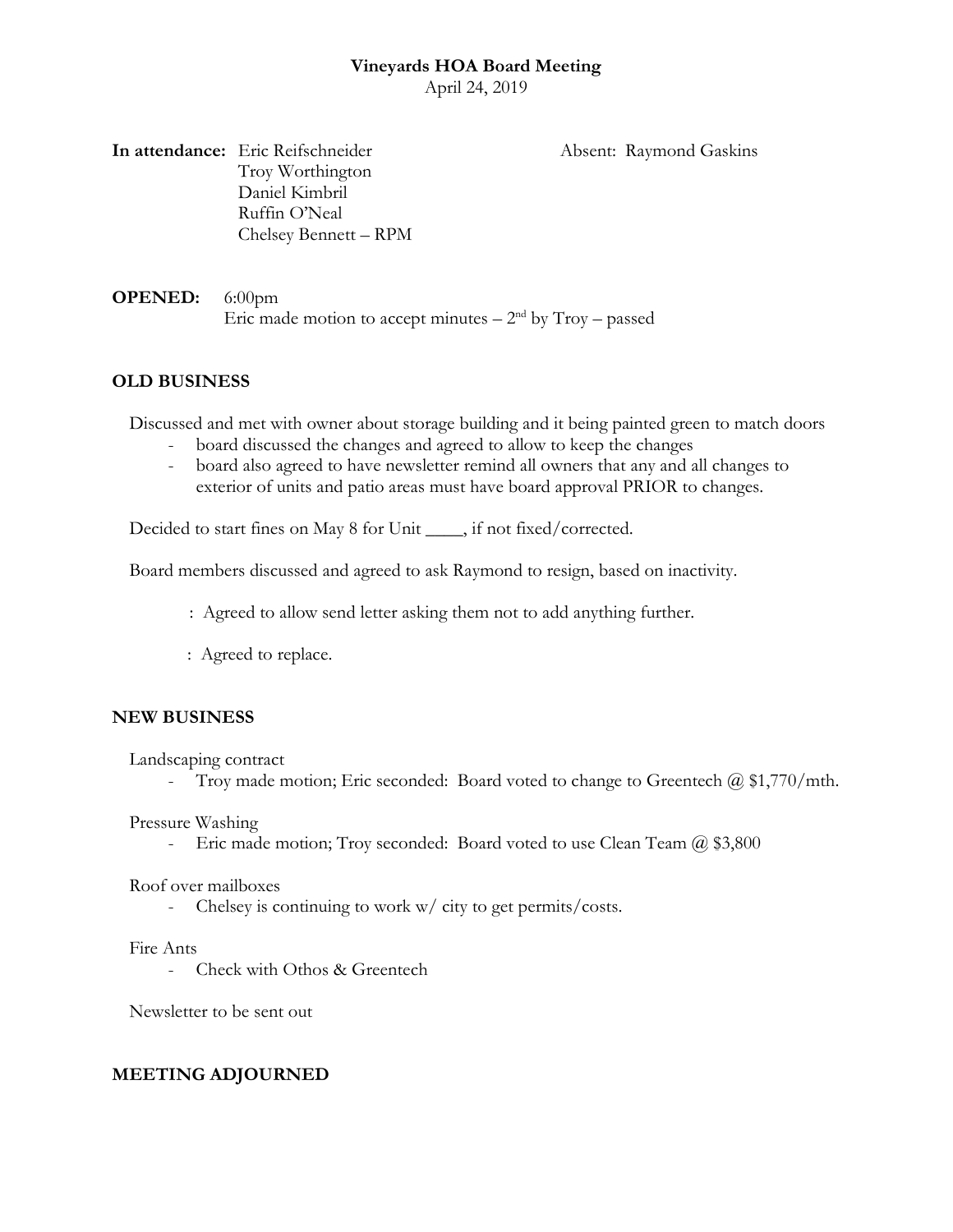August 21, 2019

| In attendance: Eric Reifschneider |
|-----------------------------------|
| Troy Worthington                  |
| Daniel Kimbril                    |

Raymond Gaskins (by phone) Ruffin O'Neal Chelsey Bennett – RPM

**OPENED:** 6:00pm Discussed violation hearing for  $-$  Window screens

Discussed roof issues with \$100/month – waive fine if they get the roof fixed

Eric made motion to accept minutes  $-2<sup>nd</sup>$  by Ruffin – passed

#### **NEW BUSINESS**

Delinquent Acct Discussions

: 90 days past due. Second time. Discussed shortening the time before the acct is sent to the attorney office to 60 days. Also discussed asking attorney to increase legal fees to discourage repeat offenders of delinquent accts. Voted to proceed with foreclosure.

New  $(2<sup>nd</sup>)$  Sinkhole

Voted to have sinkhole repaired for \$1500.

#### Pressure Washing

Voted to accept Clean Team, and ask them to agree to \$4000, but alright with \$4200. Agreed that sidewalks and dumpster pads are still looking fine.

Discussed adding more recycling bins and decided to have more added. (no cost)

#### Bus Stop/Mailbox Cover

- Discussed where to put Bus Stop and if Mailbox Cover is necessary/feasible.
- \$4185 each for Bus Stop (does not include cost of cement pad or building/installation cost)
- Decided to get estimates for having the cement pad done large enough for Bus Stop, and look at having Bus Stop installed at later date.

#### Pest Control

Voted to stay with Ortho's.

#### Fire Ants

Voted to continue with current treatment plan/company (not to go with Wheeler).

#### Budget

Agreed to approve the budget.

#### Reserve Study

Voted to not have a reserve study done.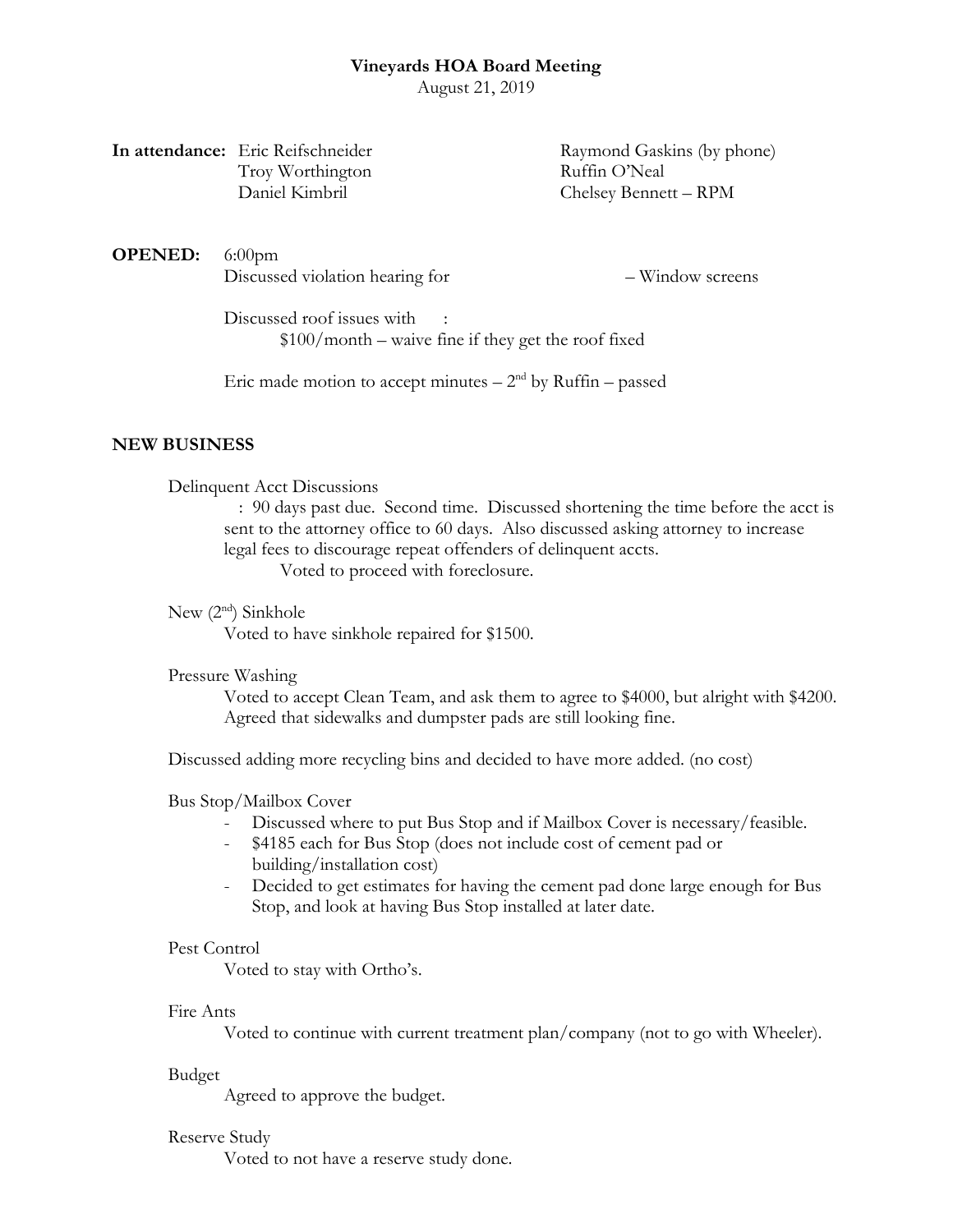August 21, 2019

Next Annual Meeting November 7, at 6:30. New officers/candidates.

Newsletter

Change information about inspections. Change pest control information/dates. Change repairs of fences/gates to reflect "natural damage", not negligent damage caused by owner/tenant. Add information about upcoming bus stop. Approved the design/content of the newsletter.

Voted to allow screen front storm door instead of glass.

Blinds Violation Voted to allow blinds in to stay.

Window AC unit in Decided to hold/invite owner to hearing because of the violation.

Discussed increasing meeting frequency.

Voted to increase to 4 meetings AND the annual meeting. Starting after annual meeting.

Newsletter to be sent out.

#### **MEETING ADJOURNED**

7:45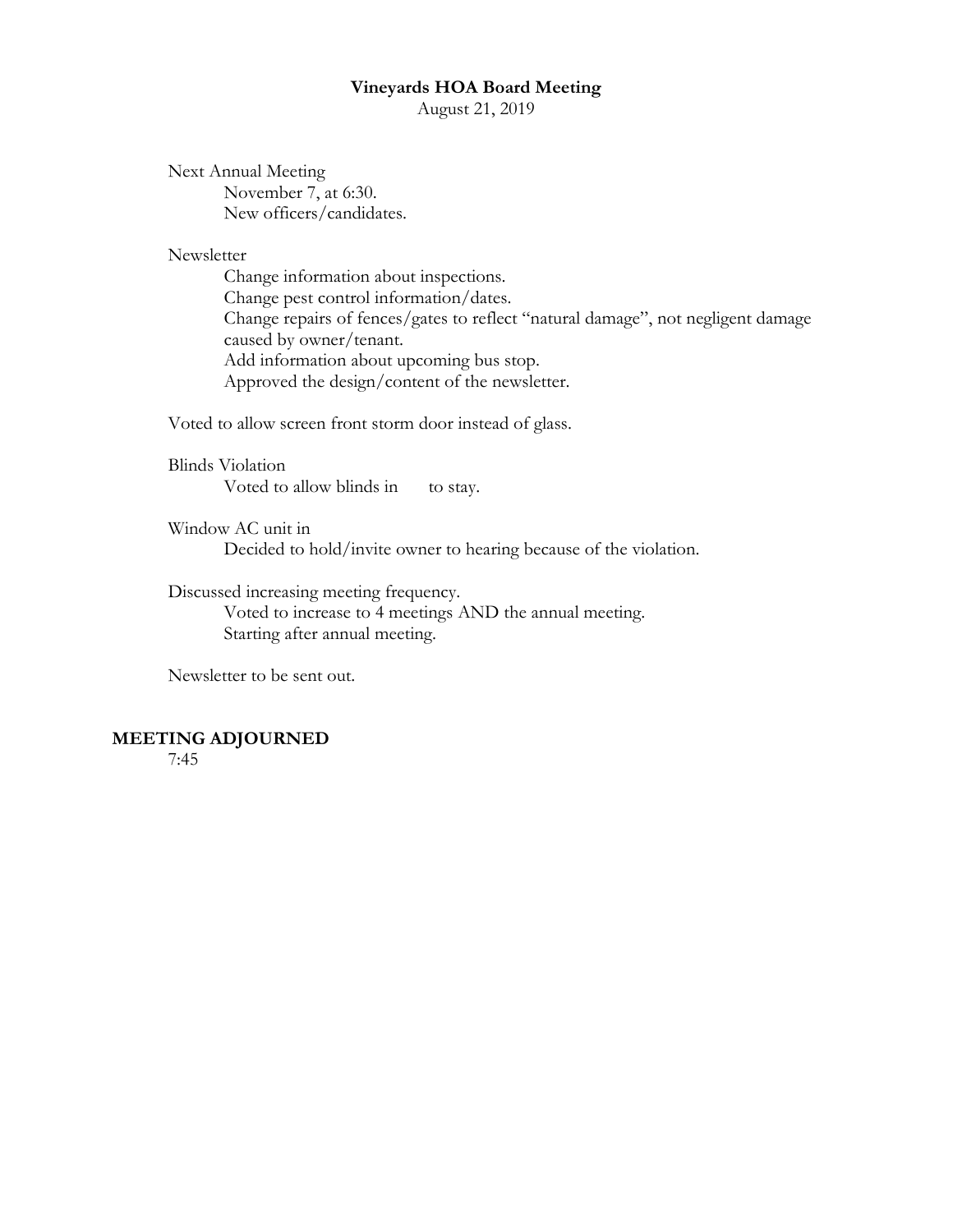January 16, 2020

| In attendance: Troy Worthington | Jaenette Darden       |
|---------------------------------|-----------------------|
| Daniel Kimbril                  | Chelsey Bennett – RPM |

**OPENED:** 6:20pm

Discussed violation hearing for ( ) – Window screens

Discussed roof issues with : \$100/month – waive fine if they get the roof fixed

Eric made motion to accept minutes  $-2<sup>nd</sup>$  by Ruffin – passed

#### **NEW BUSINESS**

Approved for Jaenette to be Treasurer.

Violations: Agreed to continue the fines for violations.

Approved the minutes from previous meeting in August.

Budget: Remains on track and "in the black", with escrow and roofing expenses increasing.

Delinquent Acct Discussions

: Forclosure.

Violations: Nothing to be discussed.

#### Work Orders

: Agreed to plant a new bush during the "planting season".

Dumpsters: Agreed to complete all repairs @ 3050.00

: Repairs to skylight to be completed.

: Repairs to be completed soon.

Dumpster lids: to be repaired.

#### Bus Stop

Decided to get the 15'0" X 7'6", with Barrel Roof.

Decided to look into getting the Ultra Light Solar light for safety and security. \*if shipping is more than \$3700, we will upgrade the roof to "Standing Seam Roof" to qualify for free shipping.

#### Discussed policy for delinquency:

Decided to adopt new policy for after 3 months delinquent.

#### Mulch

Decided to complete project in the spring. **MEETING ADJOURNED** 

# 7:45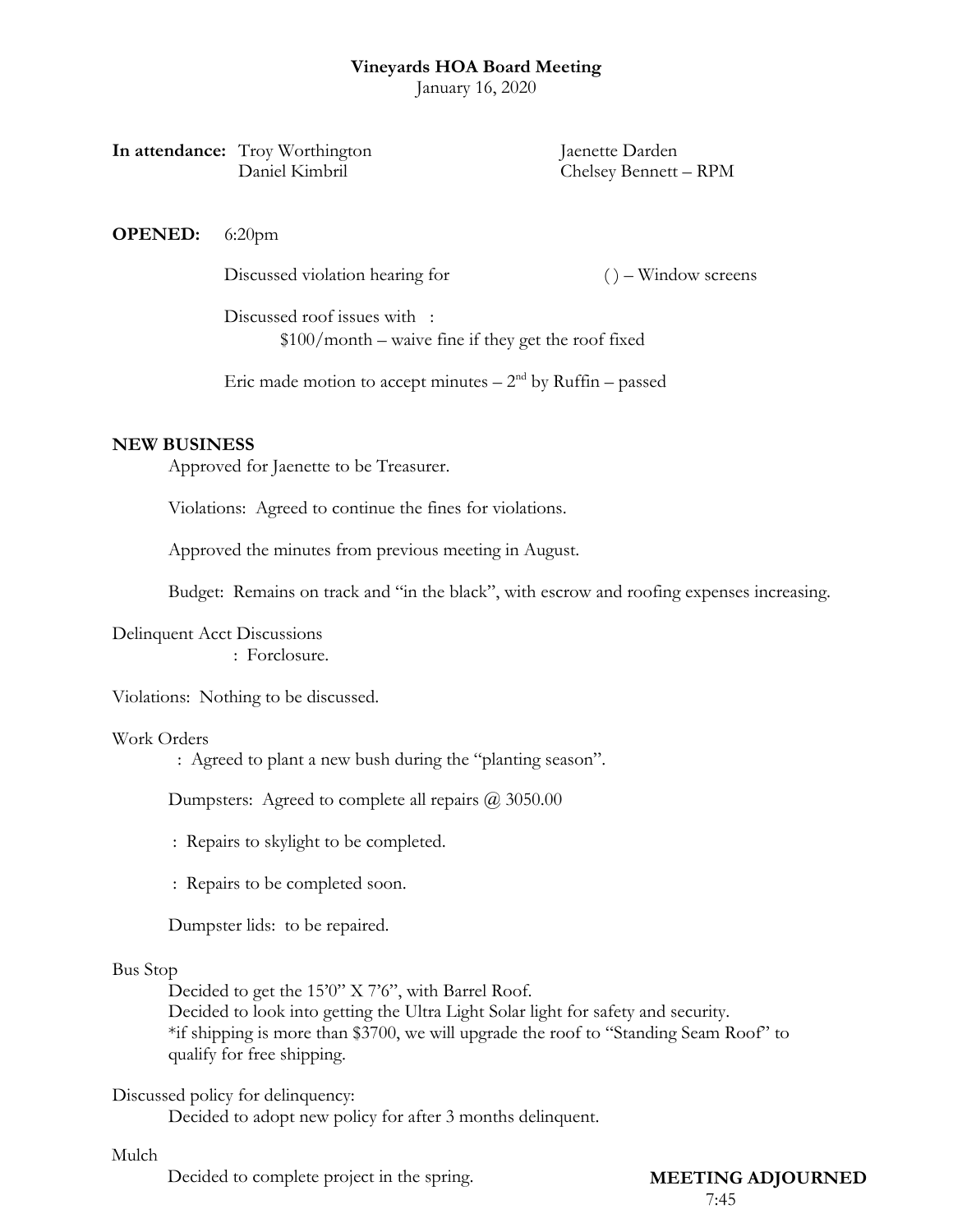July 16, 2020

# **Meeting held virtually (GoToMeeting) and at RPM office.**

**In attendance:** Troy Worthington Jaenette Darden Ruffin McNeil

Daniel Kimbril Chelsey Bennett – RPM

**Absent**: Ron

**OPENED:** Called to order by Chelsey

 $Discussed issues with$   $( )$ 

- Agreed to listen and inform about decision
- Decided to accept \$600

Motion to accept minutes – Seconded – passed

# **NEW BUSINESS**

Report Review

- Discussed
- Agreed to continue accepting \$55/month, and send reminder for \$35 NSF fee.

Discussed having HOA Regulations reviewed by attorney to determine legality.

- Agreed to have them reviewed

Discussed bus stop. Again.

- Motion to have review done. Seconded. Approved

Motion to adjourn. Seconded. Approved.

# **MEETING ADJOURNED**

7:20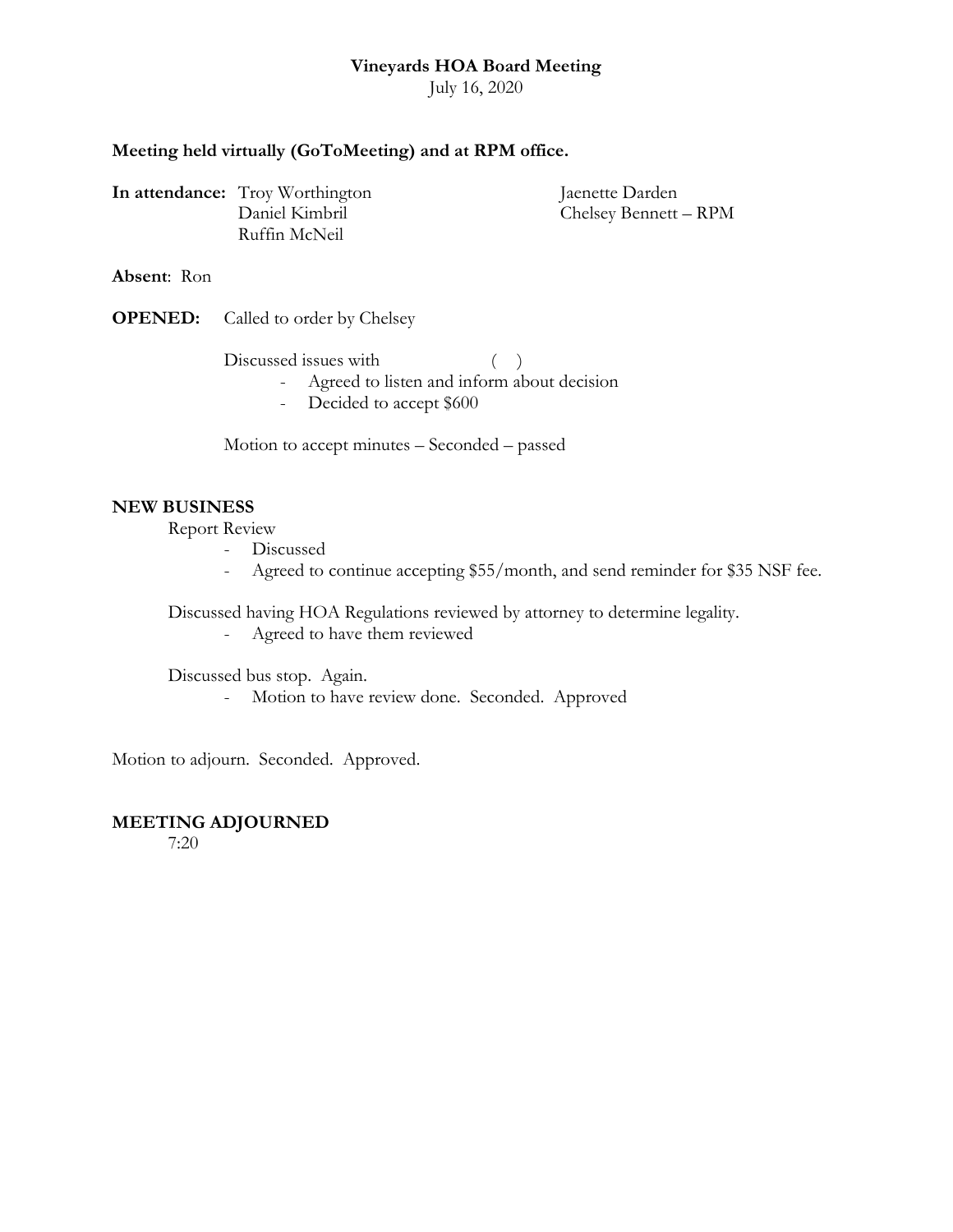October 15, 2020

# **Meeting held virtually (GoToMeeting) and at RPM office.**

**In attendance:** Troy Worthington Jaenette Darden Ruffin McNeil

Daniel Kimbril Chelsey Bennett – RPM

**Absent**: Ron Bass

**OPENED:** Called to order by Chelsey at 6:00

Motion to accept minutes (Troy) – Seconded (Daniel) – passed by vote.

#### **NEW BUSINESS**

Report Review

- Discussed foreclosure of and due to no payment.
	- o Late fees, past due amount, and legal fees.
- Motion to foreclose (Troy) Seconded (Daniel) passed by vote.

Discussed bus stop.

- Plot plan is in the works.

Discussed recommendations from attorney after they reviewed HOA Regulations to determine legality and enforceability.

- The use of should/shall
- Towing
- o Blocking vehicles.
- o Parked in unauthorized areas (dumpster pad areas and blocking the circle turn-about.
- General regulations
	- o Cannot "force" fine for disrepair of storage areas and/or property inside fence/patio areas.

Annual meeting.

- Checking for online and in person options.
- If not access to Wi-Fi, meeting will be in person and proxy only.

Discussed semi-annual pressure washing by Southern Outdoor Restoration.

- Pressure wash all siding, sidewalks, and dumpster pads.
- Use fire hydrants for water source.
- Pressure washing to be scheduled/completed beginning of "off-season" early months of 2021.
- Motion to have Southern Outdoor Recreation complete work (Troy) Seconded (Daniel) – passed by vote.

Motion to adjourn (Troy) – Seconded (Daniel) – Approved to adjourn by vote. **MEETING ADJOURNED**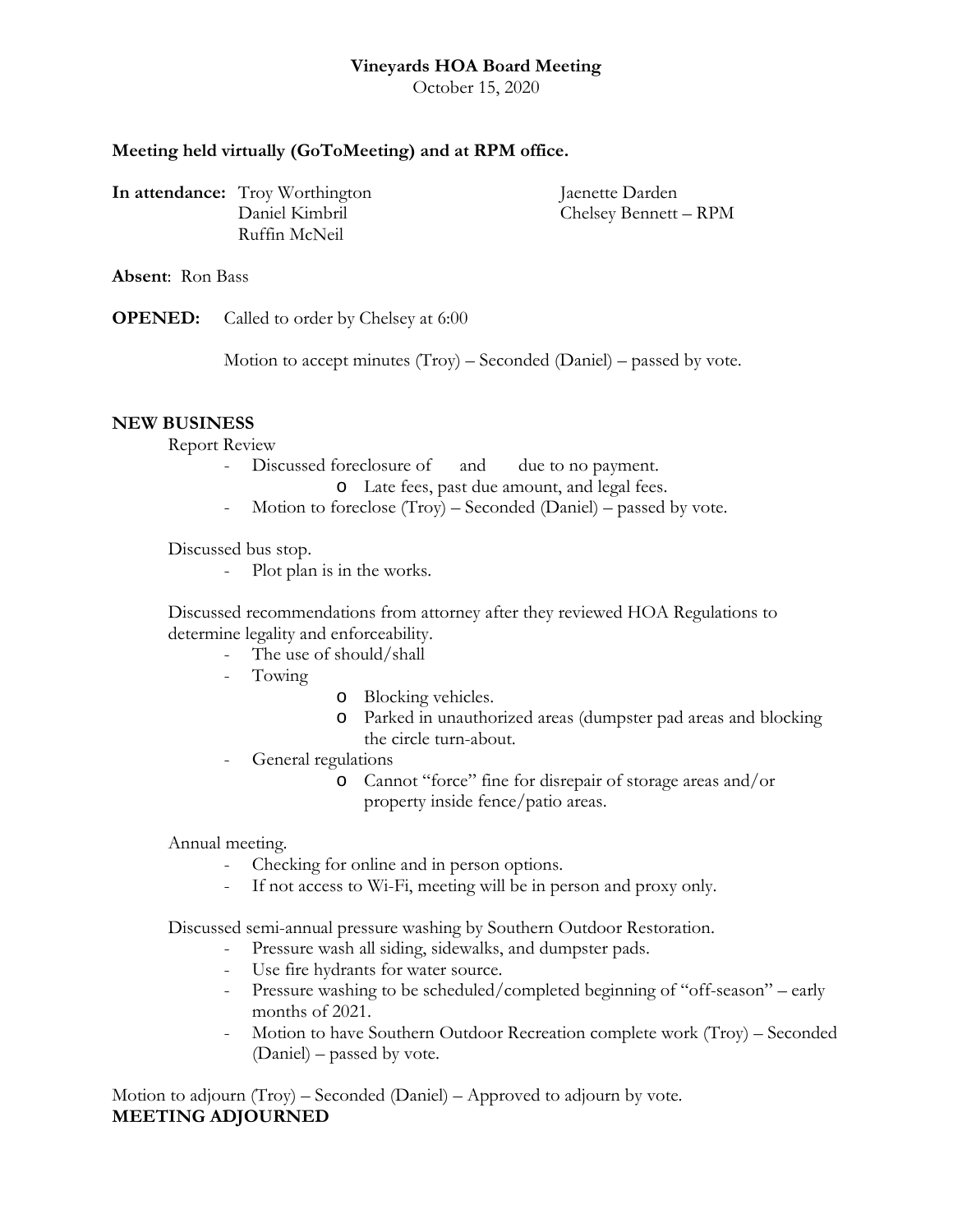January 20, 2021

#### **Meeting held virtually (GoToMeeting) and at RPM office.**

**In attendance:** Troy Worthington Ruffin McNeil Ron Bass Chelsey Bennett – RPM

**Absent**: Daniel Kimbril

**OPENED:** Called to order by Chelsey at 6:00

Motion to accept minutes  $(Troy)$  – Seconded  $(Ruffin)$  – passed by vote.

#### **NEW BUSINESS**

Report Review

- Discussed delinquent, late, and penalty fees.
	- o Will begin assessing accelerated dues beginning in March.
- Discussed foreclosure on .
	- o Will wait for attorney to advise about write-off.

Discussed bus stop.

- Plot plan is still in the works.

Discussed "No Parking" signs

- Signsmith and Myparkingsign.com were discussed.
- Motion for Myparkingsign (Troy) (Ron)
- Any board member can call for tow

Filling Jeanette's board position

- Motion for Kayla Moore (Troy) (Ron)
- Chelsey will contact her and invite to next meeting.

Discussed landscape agreement pertaining to picking up trash

- Needs to be more often than current schedule.

Motion to adjourn (Troy) – Seconded (Ruffin) – Approved to adjourn by vote.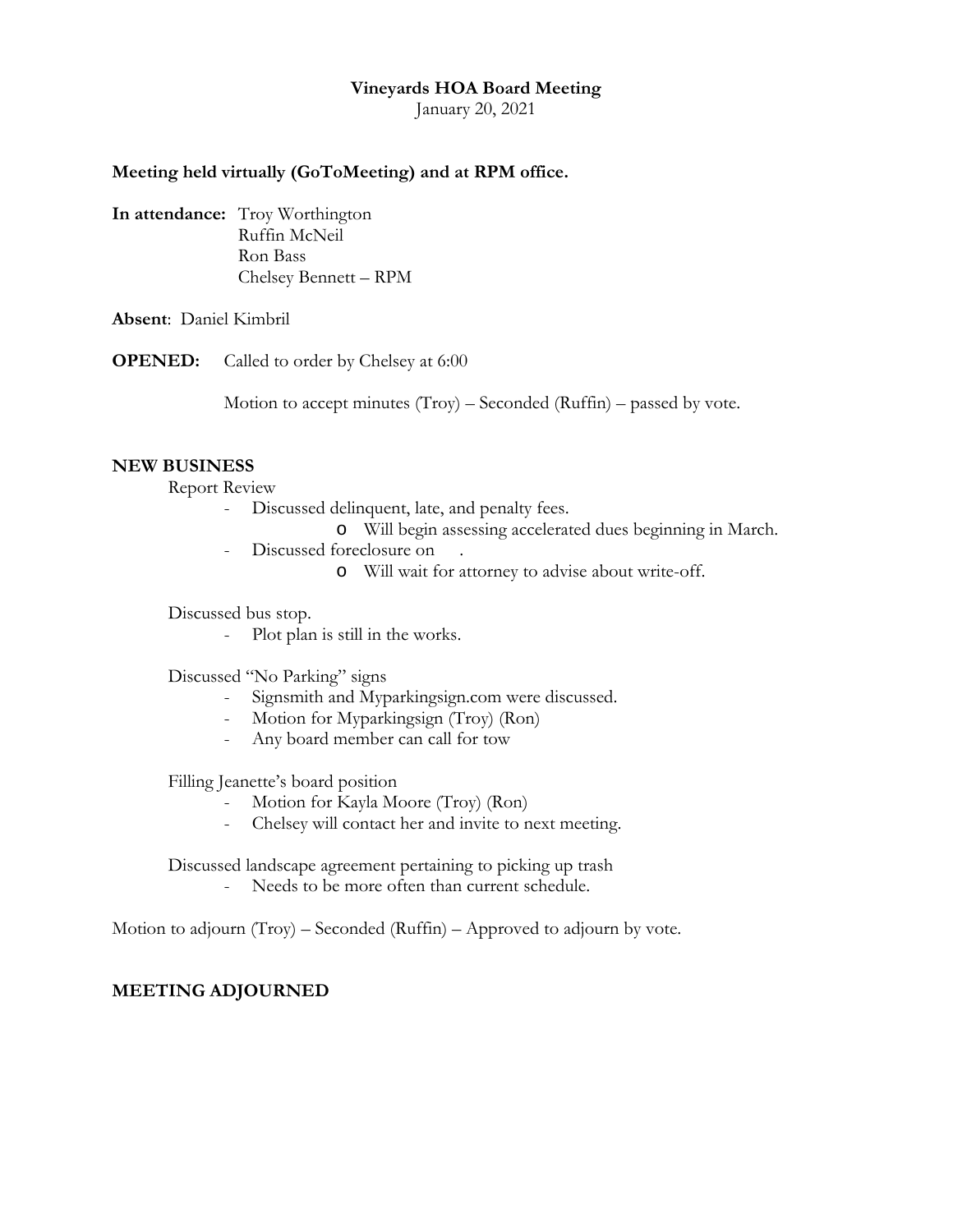April 21, 2021

# **Meeting held virtually (GoToMeeting) and at RPM office.**

**In attendance:** Troy Worthington Chelsey Bennett – RPM Ruffin McNeil Kayla Moore

**Absent**: Daniel

**OPENED:** Called to order by Chelsey at 6:00

Discussed violations list – Motion to accept (Troy) – Seconded (Ruffin) – passed. Motion to accept minutes  $(Troy) - Seconded (Ruffin) - passed by vote.$ 

#### **NEW BUSINESS**

Report Review

- Discussed foreclosures.
- Discussed foreclosure on
	- o Motion to write off delinquent by Troy Seconded (Ruffin) passed by vote.

Discussed bus stop.

- Pending estimates for concrete.

Discussed and agreed to pay \$240.00 for vinyl siding with window repair for H-8. Homeowner responsible for window replacement (vinyl to be completed after replacement).

Discussed having shutters painted.

Motion to adjourn (Troy) – Seconded (Ruffin) – Approved to adjourn by vote.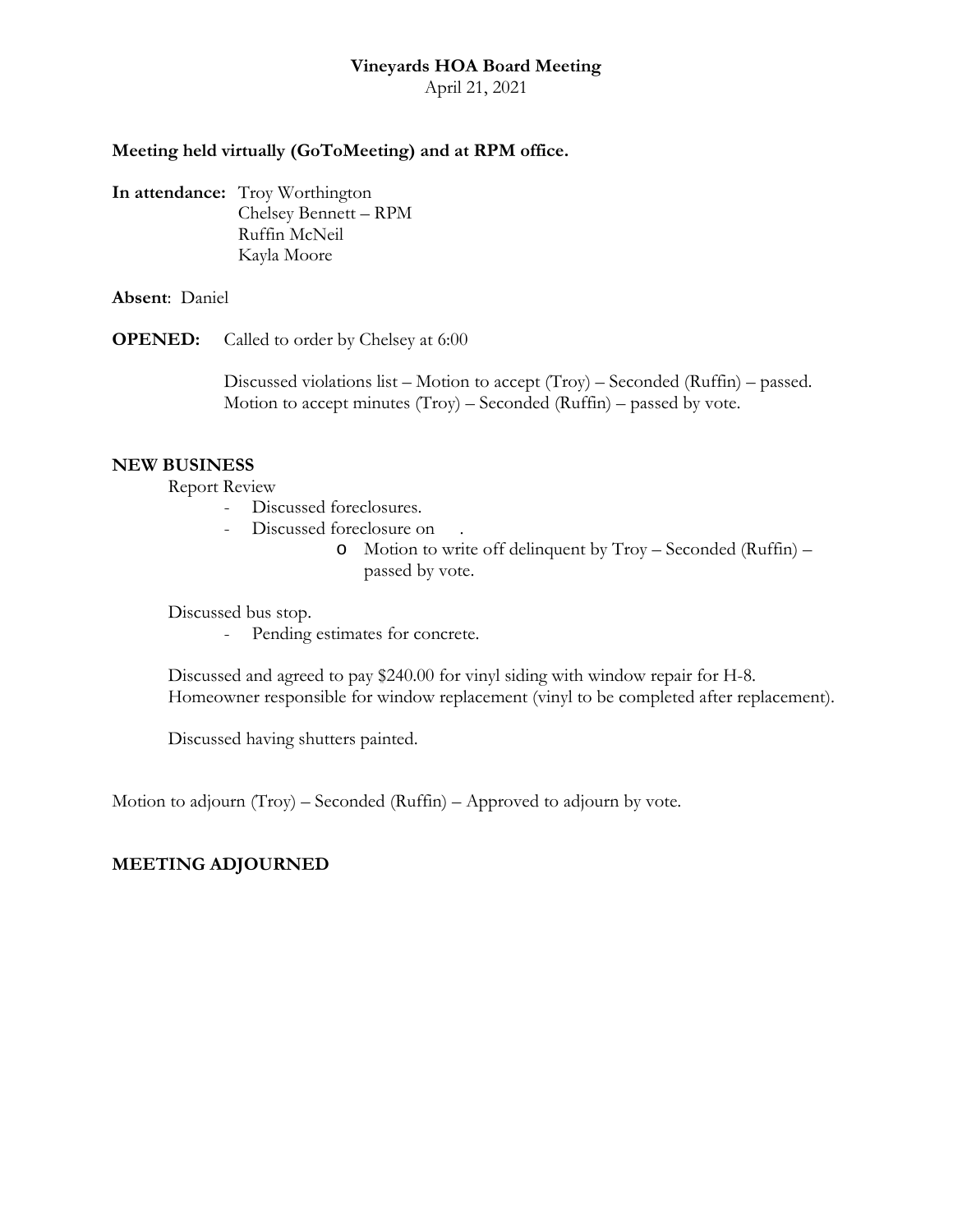July 22, 2021

### **Meeting held virtually and at RPM office.**

**In attendance:** Troy Worthington Chelsey Bennett – RPM Ruffin McNeil Kayla Moore Daniel Kimbril

**OPENED:** Called to order by Chelsey at 6:00

Discussed violations list – Motion to accept (Troy) – Seconded (Ruffin) – passed. Motion to accept minutes  $(Troy) - Seconded (Daniel) - passed by vote.$ 

#### **NEW BUSINESS**

Discussed bus stop.

- Modified plan for the bus stop accepted.
- Discussed removal of tree decided to wait.
- 1 estimate in for concrete (Argo Concrete LLC) waiting for more.

Shutters to be painted

- Slate Painting
	- o \$15 per coat / \$4,650
- No other bids yet.
- Motion to create 15 year escrow line item on budget for shutter repainting by Troy – Seconded by Daniel – passed by vote.

Changing tow company to A&B Auto

- Sign at entrance will be changed to A&B Auto with contact information.

Motion to adjourn (Troy) – Seconded (Daniel) – Approved to adjourn by vote.